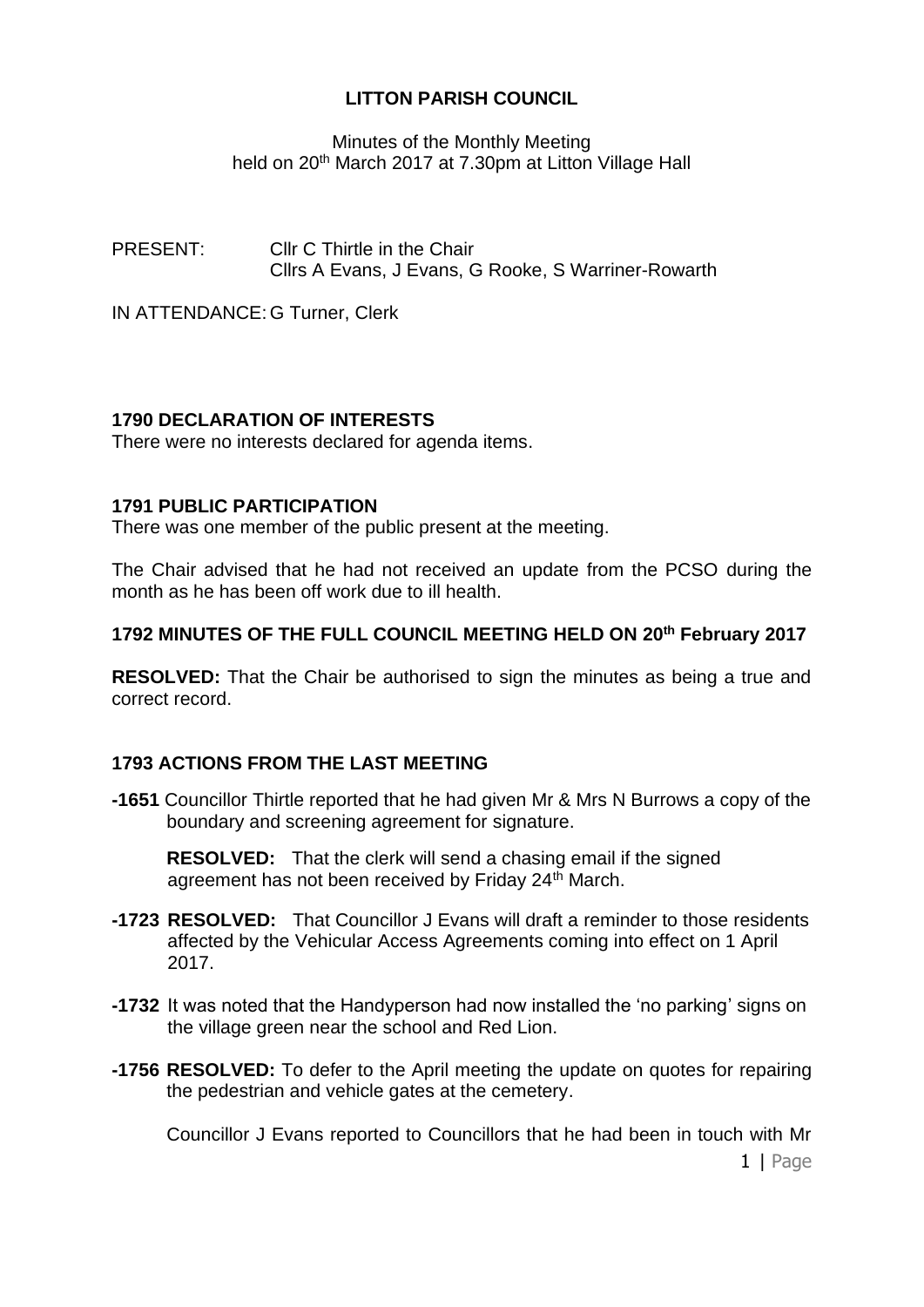Marsden regarding the repairs to the cemetery wall and that Mr Marsden had informed him that due to work already committed to, he would not be able to carry out the repairs until late summer.

**RESOLVED:** That late summer was an acceptable timeframe and that Councillor J Evans meet with Mr Marsden in order to obtain a quote for the repairs.

**-1765** A copy of the draft Health and Safety policy was circulated to Councillors.

**RESOLVED:** That the policy be approved and uploaded onto the Council website.

**-1766** Councillor Thirtle reported that he had written to Mr Broadhurst offering a meeting to discuss the positioning of the disputed boundary but to date had not received a reply.

**RESOLVED:** That Councillor Thirtle will write again offering some further dates when he and Councillor Warriner-Rowarth are available to meet with Mr Broadhurst.

**-1784** Councillor Thirtle reported that the revised quote to include the 3 trees in front of the Red Lion in the proposed management of trees on Litton village green was £3,900.

**RESOLVED:** To approach Friends of Litton for a grant to cover up to 50% of the cost.

**-1785** Councillor Thirtle circulated the draft Annual Parish Meeting presentation to Councillors.

**RESOLVED:** That following minor amendment as discussed, the presentation is approved for delivery at the Annual Parish Meeting.

**-1788** Councillor Warriner-Rowarth gave an update on the digital Derbyshire broadband initiative. Fibre optic broadband for Litton is ready to go live within the next 7 days and there is a further initiative to get fibre optic broadband to hamlets, however there will be a cost to residents.

# **1794 LITTON VILLAGE SHOP TABLES ON VILLAGE GREEN**

Councillor Rooke informed Councillors that Litton Village Shop Association wished to purchase 3 new wooden table and chair sets to replace those currently used in front of the village shop.

**RESOLVED:** That the Council has no objection to Litton Village Shop Association purchasing the new seating however it suggests that the Association might wish to consider a lower maintenance and more sustainable option than wooden outdoor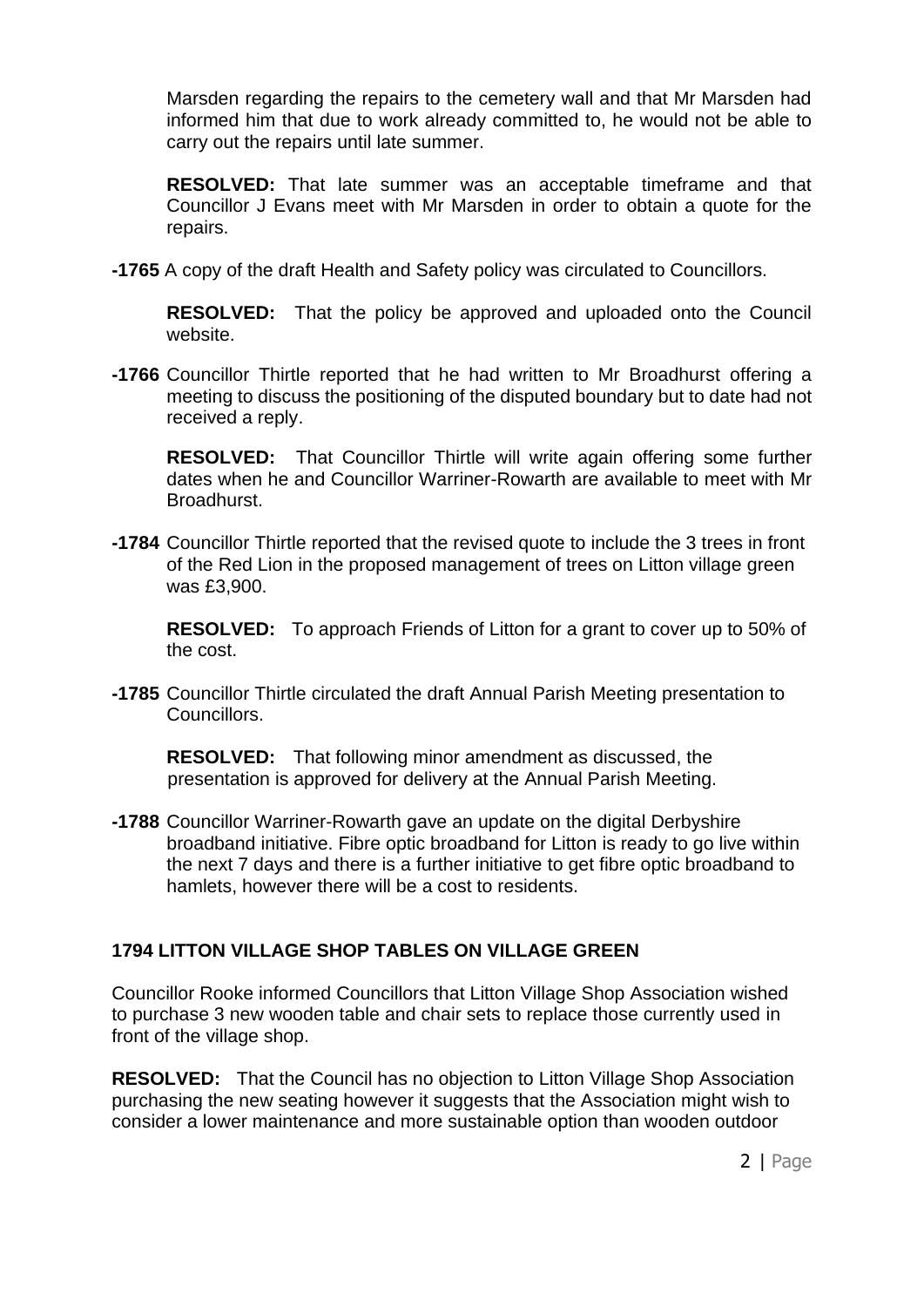furniture.

# **1795 TABLE RENTS**

**RESOLVED:** It was agreed that rents in respect of table and chairs situated on the village greens would not be increased for 2017/18. However, it is likely that the rents will increase from next year.

# **1796 CRESSBROOK CAR PARK WALL REPAIR**

It was noted that the Council has still not heard from the insurers of the car which hit and damaged the wall at Cressbrook carpark.

**RESOLVED:** That Councillor A Evans will obtain a quote for repairing the wall ready to forward to the insurers once contact has been made.

# **1797 PLANNING APPLICATIONS**

It was noted that an application for a dual pitch general purpose agricultural building had been submitted to the PDNPA by Holland Twine House, Sterndale Lane, Litton under a GPDO and that such applications are not usually subject to public consultation.

**IT WAS AGREED:** That the Council will engage with the PDNPA in respect of this application due to the concern expressed by residents within the village.

# **1798 FINANCE (SCHEDULE OF ACCOUNTS ATTACHED)**

The Clerk submitted accounts for which cheques numbered 1511 & 1515 in the sum of £1.689.72 had been drawn.

**RESOLVED:** That the cheques be signed and the accounts to which they relate be paid.

**IT WAS ALSO RESOLVED:** That the Council will approach Joanne Taylor in respect of completing the Council's 2016/17 internal audit,

# **1799 CORRESPONDENCE**

An email in respect of Derbyshire Police and Crime Commissioner engagement opportunities was circulated to Councillors.

**RESOLVED:** That there is not currently a suitable event planned in the parish where such engagement would be appropriate.

There being no further business the Chair declared the meeting closed at 9.57pm.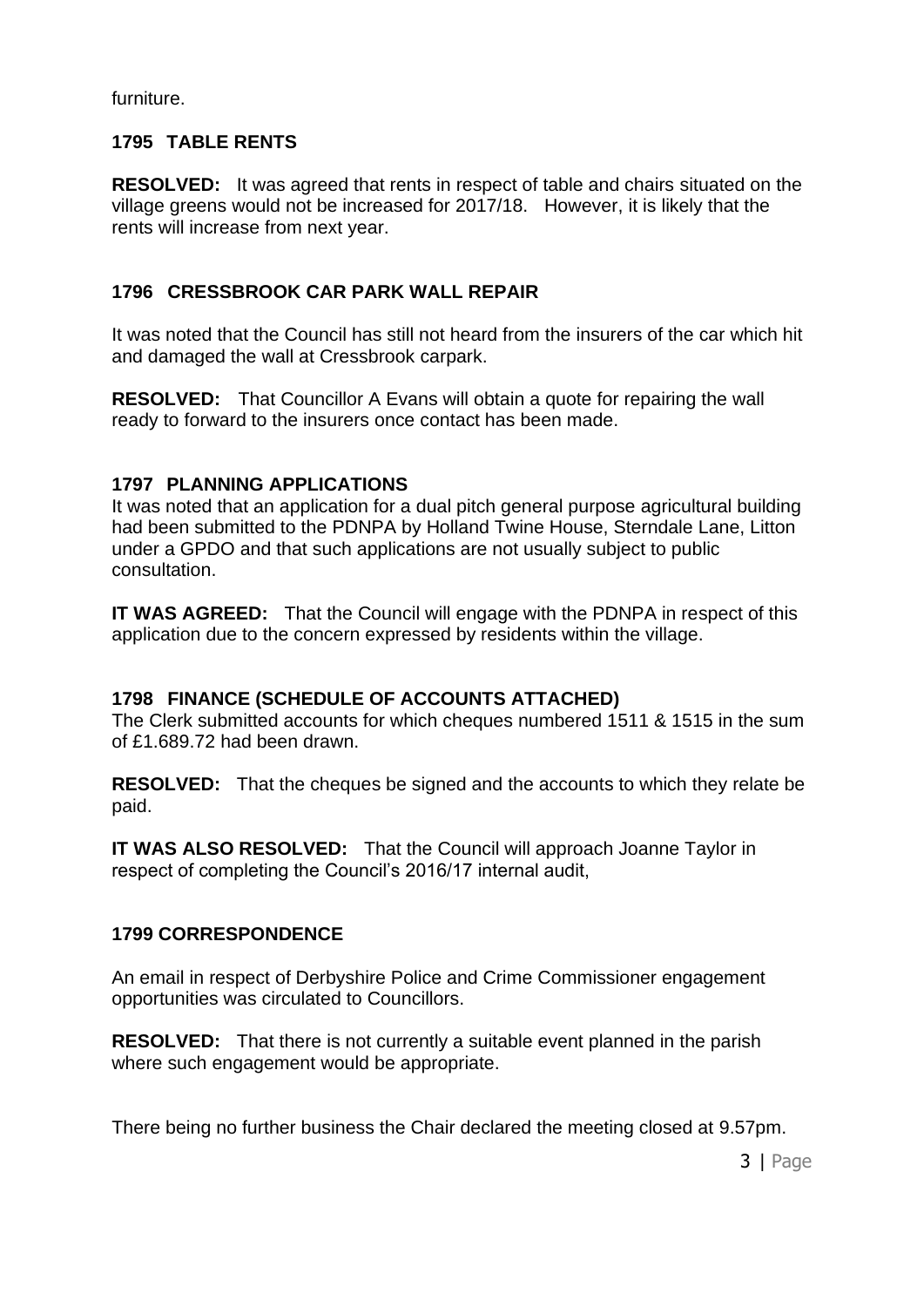Minutes of the Monthly Meeting held on 20<sup>th</sup> February 2017 at 7.30pm at Litton Village Hall

PRESENT: Cllr C Thirtle in the Chair Cllrs A Evans, J Evans, G Rooke, S Warriner-Rowarth

IN ATTENDANCE: G Turner, Clerk

### **1780 DECLARATION OF INTERESTS**

There were no interests declared for agenda items.

### **1781 PUBLIC PARTICIPATION**

There were two members of the public present at the meeting who wished to speak regarding agenda item 11.

The Chair explained the procedure for the appeal process. The appellants then outlined their reasons for the appeal against non-resident burial fees being charged.

# **1782 MINUTES OF THE FULL COUNCIL MEETING HELD ON 16th January 2017**

**RESOLVED:** That the Chair be authorised to sign the minutes as being a true and correct record.

#### **1783 ACTIONS FROM THE LAST MEETING**

**-1651** An email received from Mr & Mrs N Burrows was circulated to members.

**RESOLVED:** That Councillor Thirtle will draft a response for circulation via email to the effect that the Council will maintain the boundary screening between Sunnybank and the playground to a minimum of six foot and it will be at the Council's discretion whether it is maintained any higher.

- **-1708 RESOLVED:** That loose headstones at the cemetery will be placed on the July Agenda for an update.
- **-1723** An email from Mr J Burrows relating to the Village Green Regulations was circulated to the meeting.

It was also noted that the Vehicular Access Agreements come into effect on 1st April.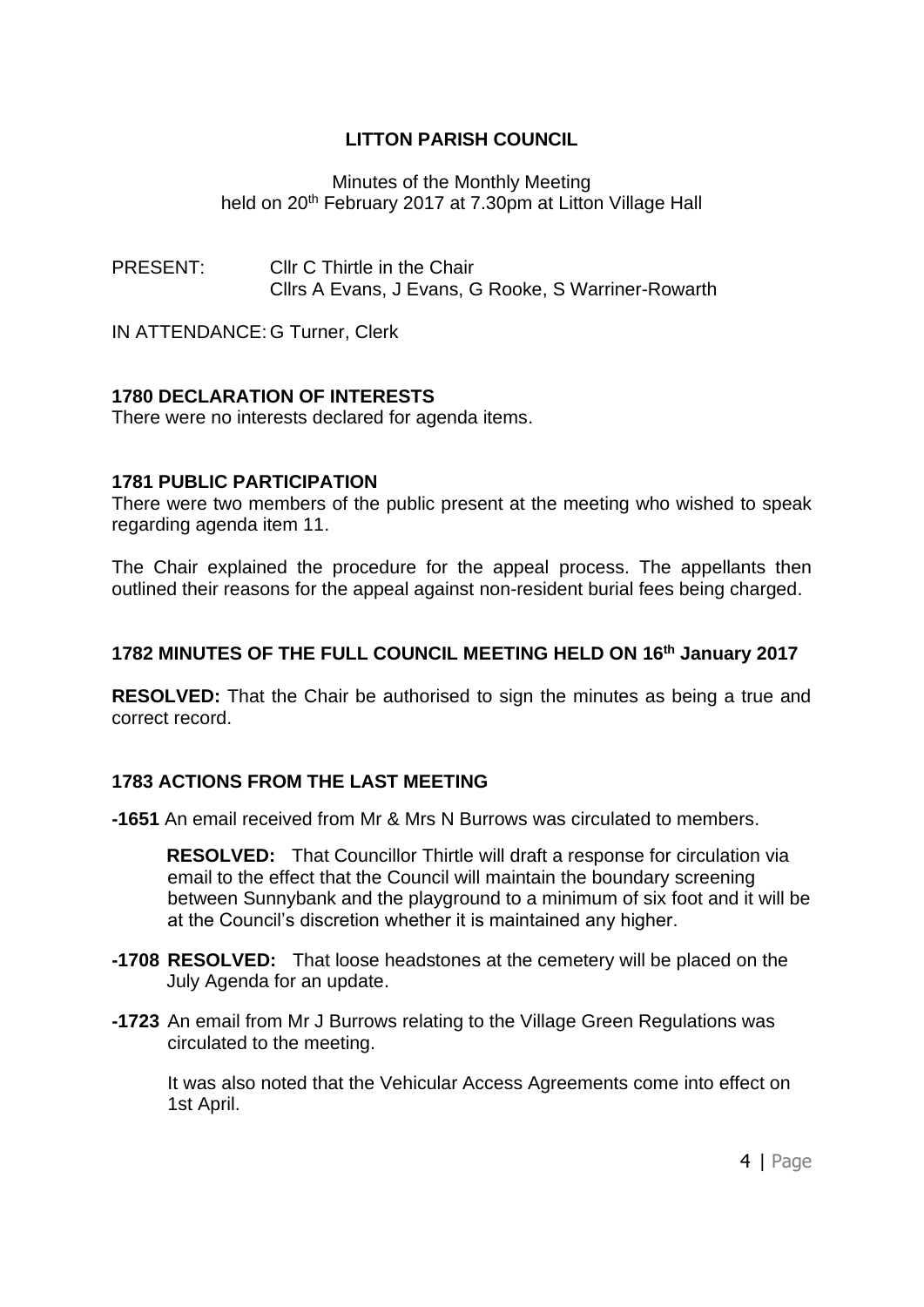**RESOLVED:** That Councillor J Evans will draft a response to Mr J Burrows and also a reminder to those who have yet to sign the Vehicular Access Agreements.

- **-1732** It was noted that the Handyperson had now installed the 'no parking' signs on the village greens near the school and Red Lion.
- **-1756** Councillor Thirtle reported that the trees at the cemetery and playground had now been felled.

**RESOLVED:** That Councillor J Evans will ask Mr Marsden to quote for the repairs to the cemetery wall.

**IT WAS ALSO RESOLVED:** That Councillor Thirtle will obtain 2 quotes for repairing the pedestrian and vehicle gates at the cemetery.

**-1765** A further draft of the Data Protection policy was distributed to Councillors**.** 

It was noted that the Health & Safety policy would be revised for circulation at the March meeting.

**RESOLVED:** That the Data Protection policy be approved and placed on the Council's website.

**-1766 RESOLVED:** That Councillors Thirtle and Warriner-Rowarth arrange a meeting with Mr Broadhurst to discuss the boundary wall at the memorial playing field prior to the March meeting.

An email from the Council's solicitors relating to the memorial playing field boundary dispute was circulated to the meeting.

**RESOLVED:** That the Clerk write to the solicitors requesting that the file be formerly closed and the papers archived for 6 years.

#### **1784 MANAGEMENT OF TREES ON LITTON VILLAGE GREEN**

A report was circulated to the meeting.

**IT WAS AGREED:** That the proposal contained in the report regarding the management of trees on the village green in front of Litton Village Hall and the Red Lion, be put to residents at the Annual Parish Meeting for feedback.

#### **1785 ANNUAL PARISH MEETING – DATE; FLYER; AGENDA; PRESENTATION**

A draft flyer and presentation were circulated to Councillors.

**IT WAS AGREED:** That the flyer is approved and the Clerk will print copies for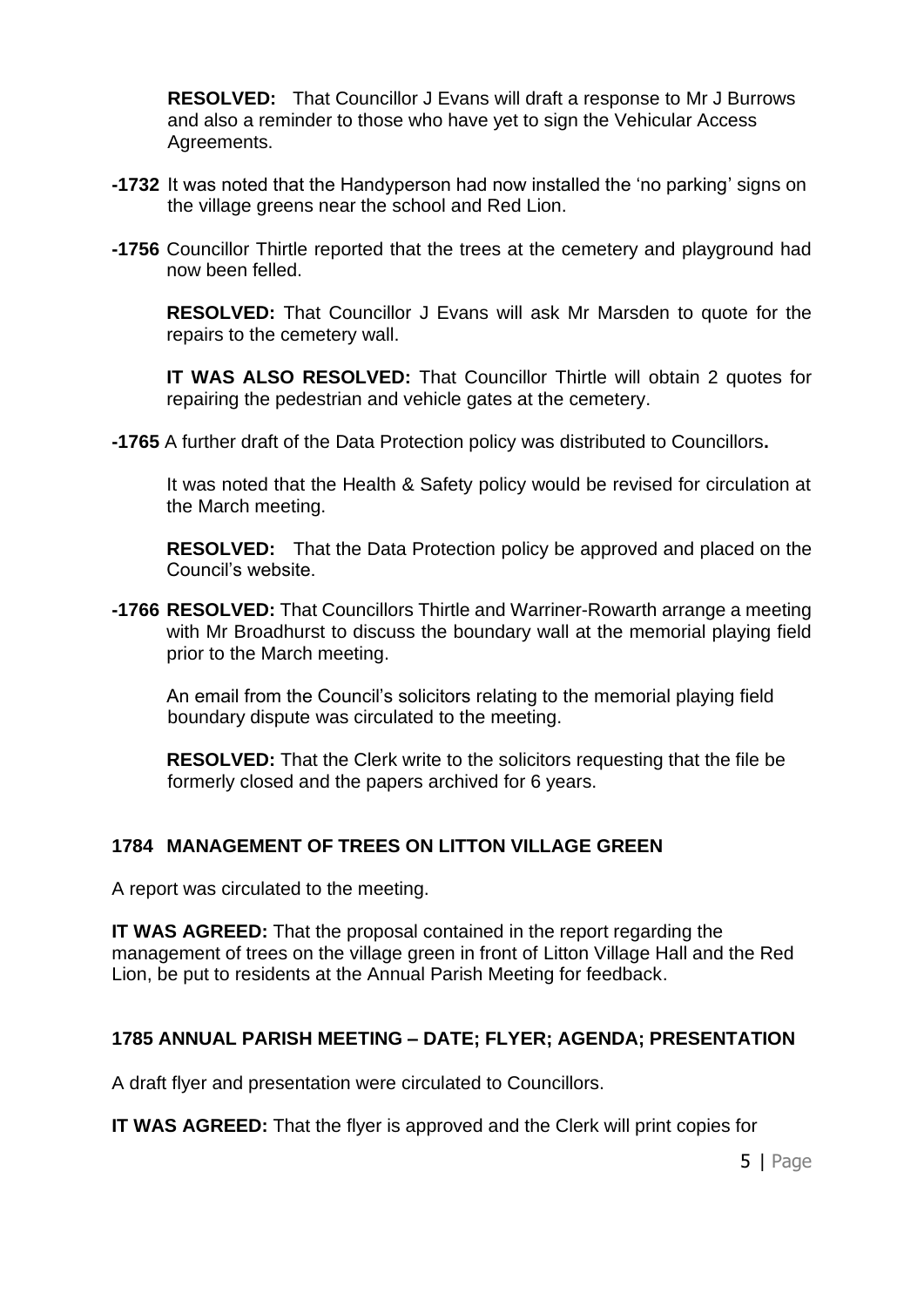distribution.

**IT WAS ALSO AGREED:** That a Casual Vacancy Notice will be printed on the reverse of the flyer.

**IT WAS FURTHER AGREED:** That following discussion and minor amendment the presentation is approved.

### **1786 PLANNING APPLICATIONS**

It was noted that no planning applications had been received since the last Council meeting.

# **1787 FINANCE (SCHEDULE OF ACCOUNTS ATTACHED)**

The Clerk submitted accounts for which cheques numbered 1509 & 1510 in the sum of £1.144.52 had been drawn.

**RESOLVED:** That the cheques be signed and the accounts to which they relate be paid.

### **1788 CORRESPONDENCE**

Councillor Warriner-Rowarth updated Councillors regarding the review of broadband access in Derbyshire.

**RESOLVED:** That Councillor Warriner-Rowarth will continue to liaise with DCC regarding the Digital Derbyshire broadband initiative.

#### **1789 MATTERS TO BE DISCUSSED FOLLOWING THE EXCLUSION OF THE PUBLIC AND PRESS**

It was resolved under the Public Bodies (Admission of Meetings act 1960) s1 to exclude members of the press and public to item 11 on the Agenda on the grounds that publicity would be prejudicial to the public interest by reason of the confidential nature of the business to be transacted.

Councillors considered an appeal against non-resident burial fees being charged. The Council took into account all the information provided by the appellants in a letter to the Council, as well as supplementary information given at the beginning of the meeting.

**RESOLVED:** That the appeal against non-resident burial fees being charged is not upheld.

**IT WAS FURTHER RESOLVED:** That the Chair draft a letter, for circulation via email, explaining to the appellants why their appeal against non-residential burial fees failed.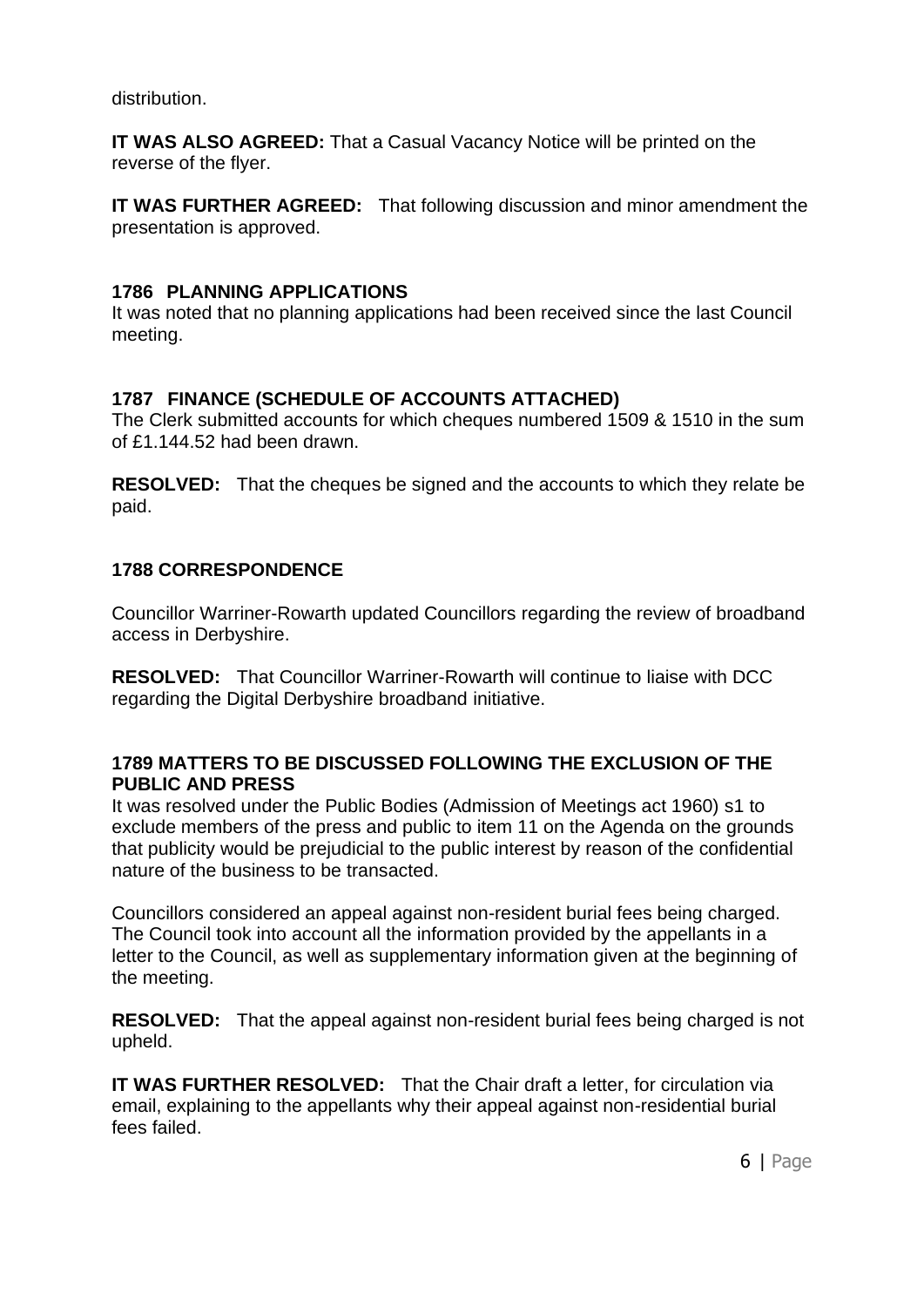There being no further business the Chair declared the meeting closed at 10.20pm.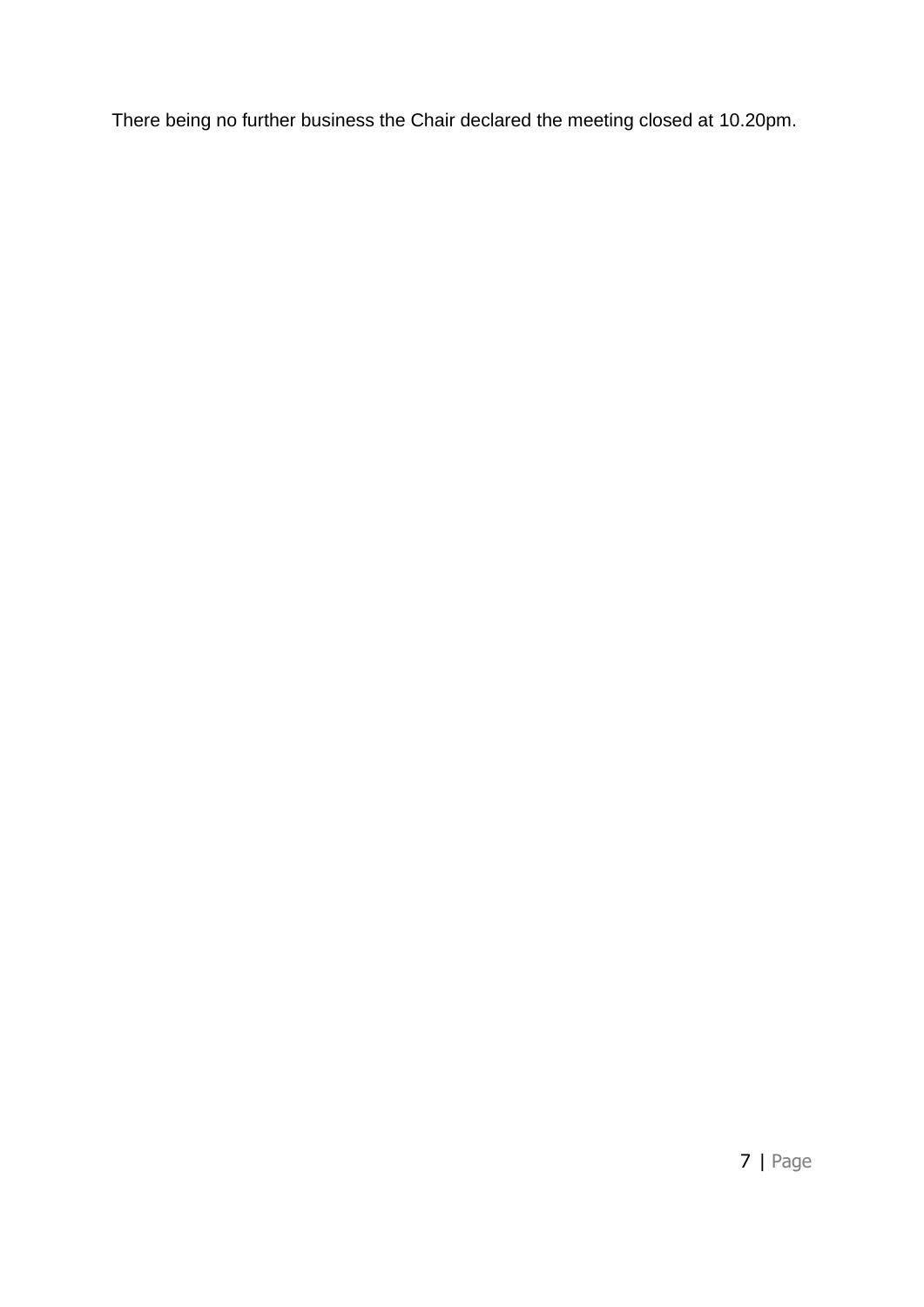Minutes of the Monthly Meeting held on 16<sup>th</sup> January 2017 at 7.30pm at Litton Village Hall

PRESENT: Cllr C Thirtle in the Chair Cllrs A Evans, J Evans, G Rooke, S Warriner-Rowarth

IN ATTENDANCE: G Turner, Clerk

# **1770 DECLARATION OF INTERESTS**

There were no interests declared for agenda items.

### **1771 PUBLIC PARTICIPATION**

There were no members of the public present at the meeting.

### **1772 MINUTES OF THE FULL COUNCIL MEETING HELD ON 21st November 2016**

**RESOLVED:** That the Chair be authorised to sign the minutes as being a true and correct record.

# **1773 ACTIONS FROM THE LAST MEETING**

**-1651** An email received from Mr & Mrs N Burrows was circulated to members.

**RESOLVED:** That Councillor Thirtle write to Mr & Mrs N Burrows regarding proposed screening between the boundary of their property and the playground.

- **-1708 RESOLVED:** That Councillor J Evans and the Clerk will liaise regarding publicising the details of the loose gravestones where relatives cannot be easily traced, with the aim of publication in the March Village Voice.
- **-1723** A letter and map received from Favell Smith & Lawson, solicitors, relating to vehicular access across the village green in Litton were circulated to the meeting.

**RESOLVED:** That Councillor J Evans will draft a response to the solicitors and arrange a meeting with Mr & Mrs Brown.

**-1732** Councillor A Evans reported that she has arranged twice for the dents in the greens on Hall Lane to be smoothed out but that each time the damage has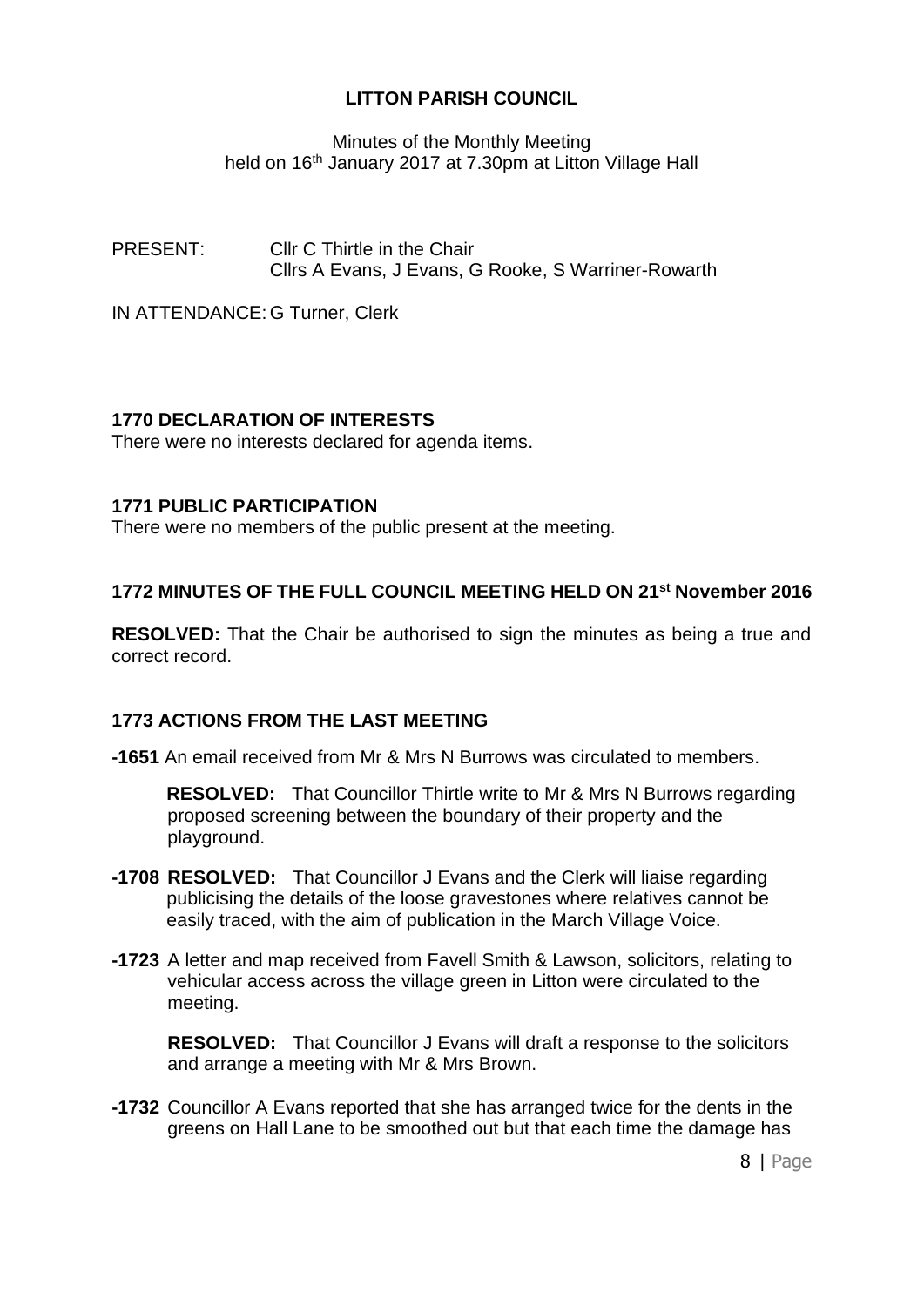reappeared.

**RESOLVED:** That Councillor Rooke will chase up the installation of the small 'no parking' signs with the handy person.

**-1756** Councillor Thirtle reported his intention to get a team together to take down the tree at the Cemetery and obtain quotes for the repair of the wall and pedestrian gate.

**RESOLVED:** In order to protect the Cemetery field from vehicular damage, the shrubs near the entrance will be reduced in size and a stoned area created for the purpose of siting temporary skips and machinery associated with the preparation of plots for burials.

**-1765** Three draft policies were circulated to the meeting, Records Management, Health and Safety and Data Protection**.** 

**RESOLVED:** That the Records Management policy be approved and that the Health and Safety and Data Protection policies be revised as discussed for circulation and approval at the February meeting.

**-1766** Councillor Thirtle reported that he had written to Mr Broadhurst requesting a meeting to agree the boundary between the memorial playing field and his land and was awaiting a response.

### **1774 BUDGET 2017/18 – Capital Projects**

A draft budget for 2017/18 was circulated to the meeting.

**IT WAS AGREED:** That in 2017/18 the Council would prioritise capital spending on cemetery improvements, the thinning of trees on Litton village greens and minor works in the Playground and at the Memorial Playing Field.

# **1775 ANNUAL MEETING AND ANNUAL PARISH MEETING**

**IT WAS AGREED:** That the Annual Parish Meeting will be held at Litton Village Hall late March/early April.

**IT WAS ALSO AGREED:** That the Annual Meeting will be held on Monday 15<sup>th</sup> May at 7.30pm in Litton Village Hall.

**IT WAS NOTED**: That for personal reasons Cllr's C Thirtle, S Warriner-Rowarth, A Evans and J Evans do not currently intend to stand for re-election in the 2019/20 elections.

**IT WAS RESOLVED:** That Councillor J Evans should draft an advert for publication in the Village Voice for new Councillors to join the Parish Council and in particular a Councillor to represent Cressbrook.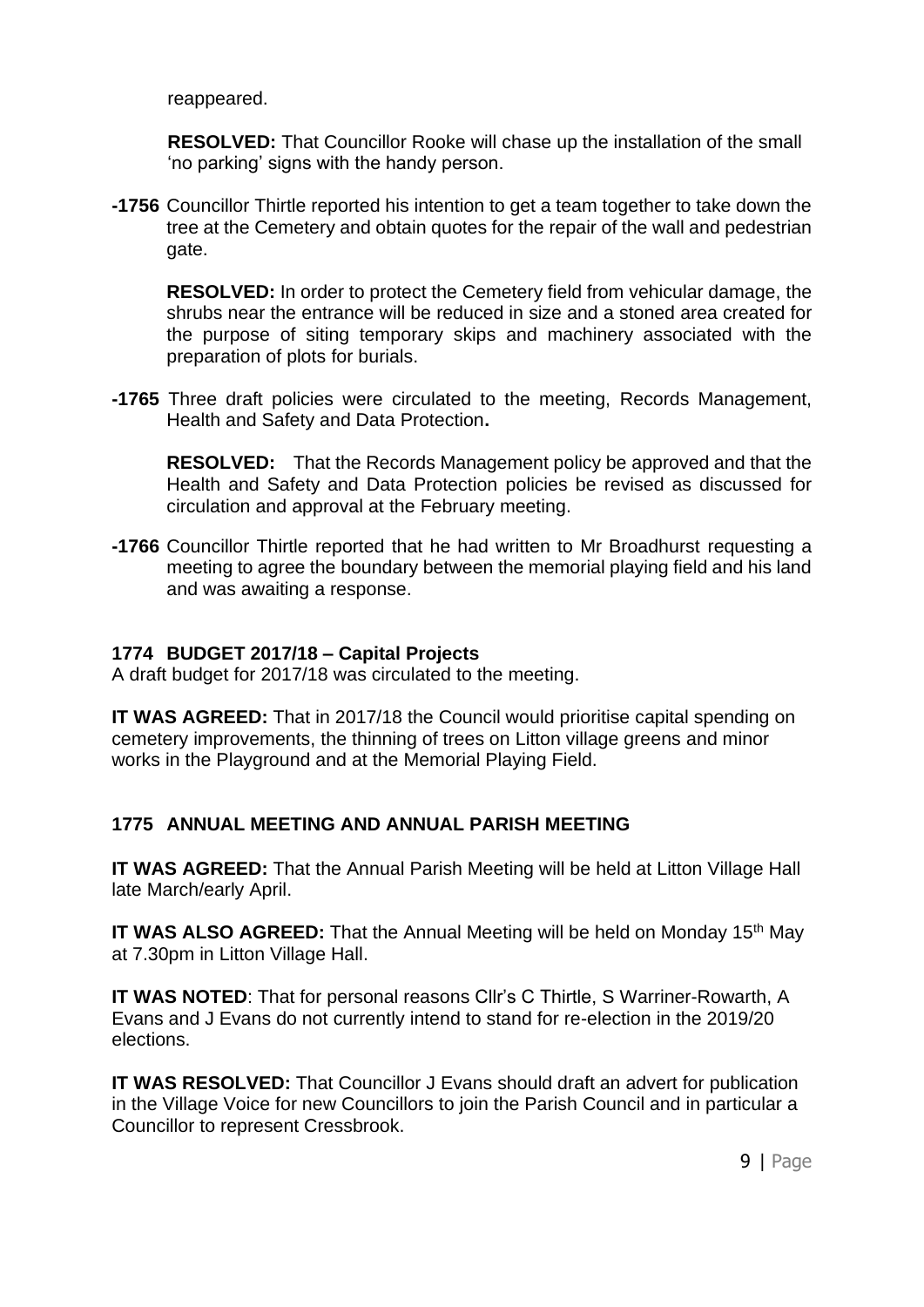# **1776 LITTON CEMETERY – NON RESIDENT BURIALS**

**RESOLVED:** That Councillor Thirtle will draft a policy note for inclusion within the Cemetery Regulations regarding the procedure for lodging appeals against the double fees applicable to non-resident burials.

### **1777 PLANNING APPLICATIONS**

It was noted that no planning applications had been received since the last Council meeting.

# **1778 FINANCE (SCHEDULE OF ACCOUNTS ATTACHED)**

The Clerk submitted accounts for which cheques numbered 1488 to 1508 in the sum of £2,835.82 had been drawn.

**RESOLVED:** That the cheques be signed and the accounts to which they relate be paid.

### **1779 CORRESPONDENCE**

An email from DCC regarding a review of broadband access in Derbyshire was circulated to members.

**RESOLVED:** That Councillor Warriner-Rowarth write to DCC requesting an outline of which areas of Litton Parish will be covered by the programme to enable homes and business in Derbyshire to access speeds of up to 24Mb per second by the end of 2018.

A Report from the Snow Warden was circulated to the meeting.

**RESOLVED:** That Councillor Thirtle convey the Council's thanks to Nicky Loveday for her continued excellent work as Snow Warden, especially during the recent snow and ice.

There being no further business the Chair declared the meeting closed at 9.40pm.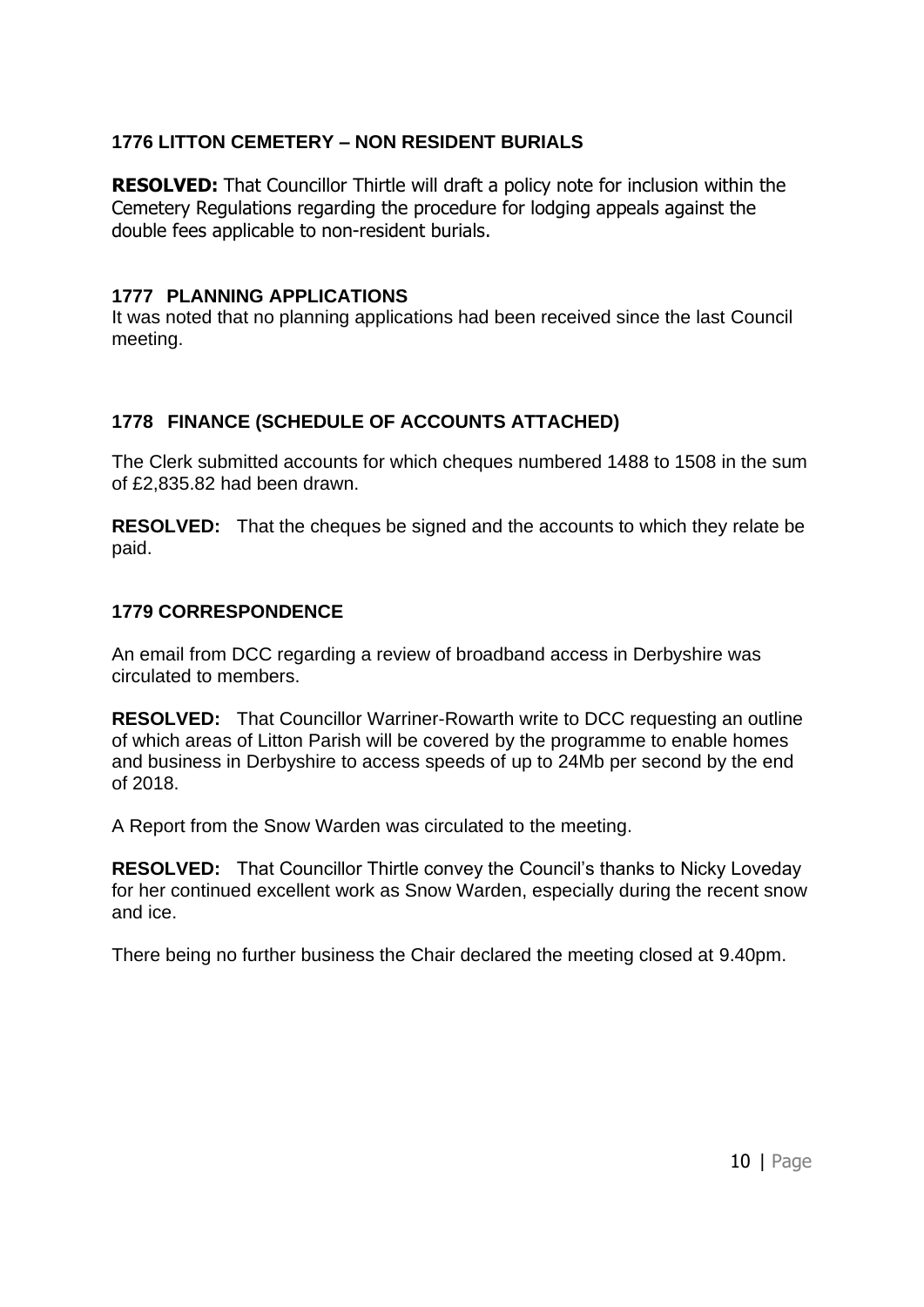#### Minutes of the Monthly Meeting held on 21<sup>st</sup> November 2016 at 7.30pm at Litton Village Hall

PRESENT: Cllr C Thirtle in the Chair Cllrs A Evans, J Evans, G Rooke

APOLOGIES: Cllr S Warriner-Rowarth

IN ATTENDANCE: G Turner, Clerk

#### **1760 DECLARATION OF INTERESTS**

There were no interests declared for agenda items.

#### **1761 PUBLIC PARTICIPATION**

There were no members of the public present at the meeting.

PCSO Ian Phipps submitted a report stating that since mid-October there have been the following calls for service:

- 2 re Admin (people wanting to collect lost property etc.)
- 1 re Violence
- 2 re Concern for Safety
- 1 re Abandoned Call
- 1 re Theft from Vehicle
- 1 re Alarm sounding

In addition, there was a general alert message for a spate of thefts from vans and sheds and a warning that quad bikes in particular are being targeting.

# **1762 MINUTES OF THE FULL COUNCIL MEETING HELD ON 17th October 2016**

**RESOLVED:** That the Chair be authorised to sign the minutes as being a true and correct record.

#### **1763 ACTIONS FROM THE LAST MEETING**

**-1651** It was reported that Mr & Mrs N Burrows are currently considering the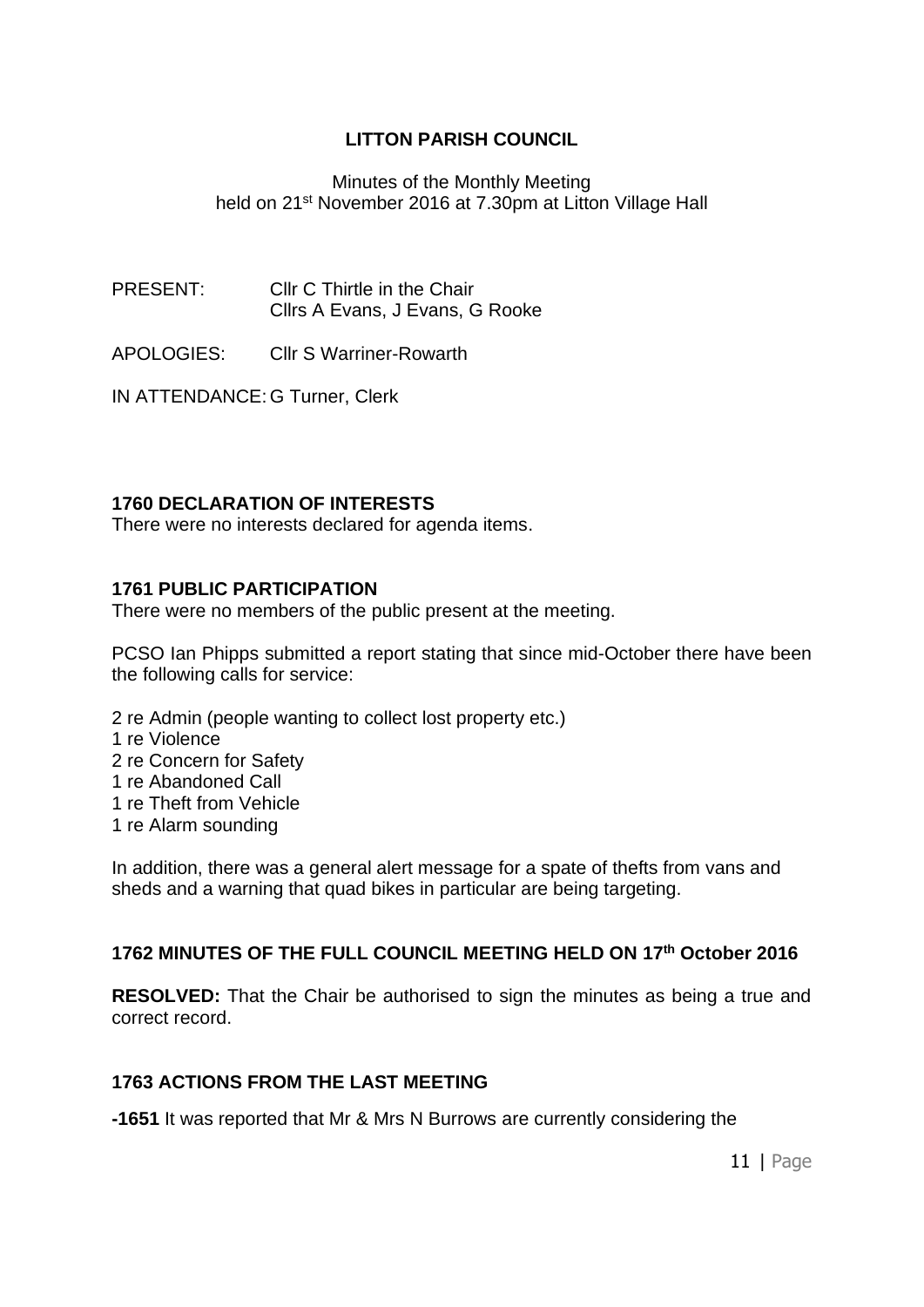Council's proposal.

**RESOLVED:** To leave in abeyance until January.

**-1708** It was reported that it has not been possible to trace a number of the relatives of the graves with loose headstone at the cemetery.

**RESOLVED:** That a notice giving details of the graves will be posted on the village noticeboards and publicised in the next Village Voice in the hope that residents will come forward with information.

- **-1723** It was reported that Vehicular Access Licence Agreements was ongoing.
- **-1732** An estimate of the costs of protecting and reseeding portions of the village greens was circulated to the meeting.

**RESOLVED:** That the handy person be instructed to proceed with item1.4 of the estimate - to supply and install 2 small signs, to match the existing Council parking signs, but that the remaining items will be held in abeyance until Spring.

**RESOLVED:** That Councillor A Evans will arrange for the dents in the greens on Hall Lane to be smoothed out.

**-1755 RESOLVED:** That the Clerk liaise with Mr Renger for the Heritage Lottery Fund account to be finalised at the earliest opportunity.

The Council noted how good the new gate and posts at the Memorial Playing Field look and Councillors expressed their thanks to the volunteers, David Gratton, Mark Weston and Andrew Weston who helped Cllr J Evans erect them.

**-1756** Councillor A Evans reported that the Spring bulbs will be planted in the Garden of Remembrance within the next couple of weeks.

The Chair reported that the tree causing the wall to bow at the cemetery will be removed over the winter.

**RESOLVED:** That once the tree is removed the Council will obtain quotes for the wall's repair.

- **-1757** It was reported that the wall at Cressbrook car park has now been repaired.
- **-1760 RESOLVED:** That by the end of March 2017, the Council will arrange for the removal of the pine tree in the playground which is leaning towards Sunnybank.

#### **1764 BUDGET & PRECEPT 2017/18**

A draft budget for 2017/18 was circulated to the meeting.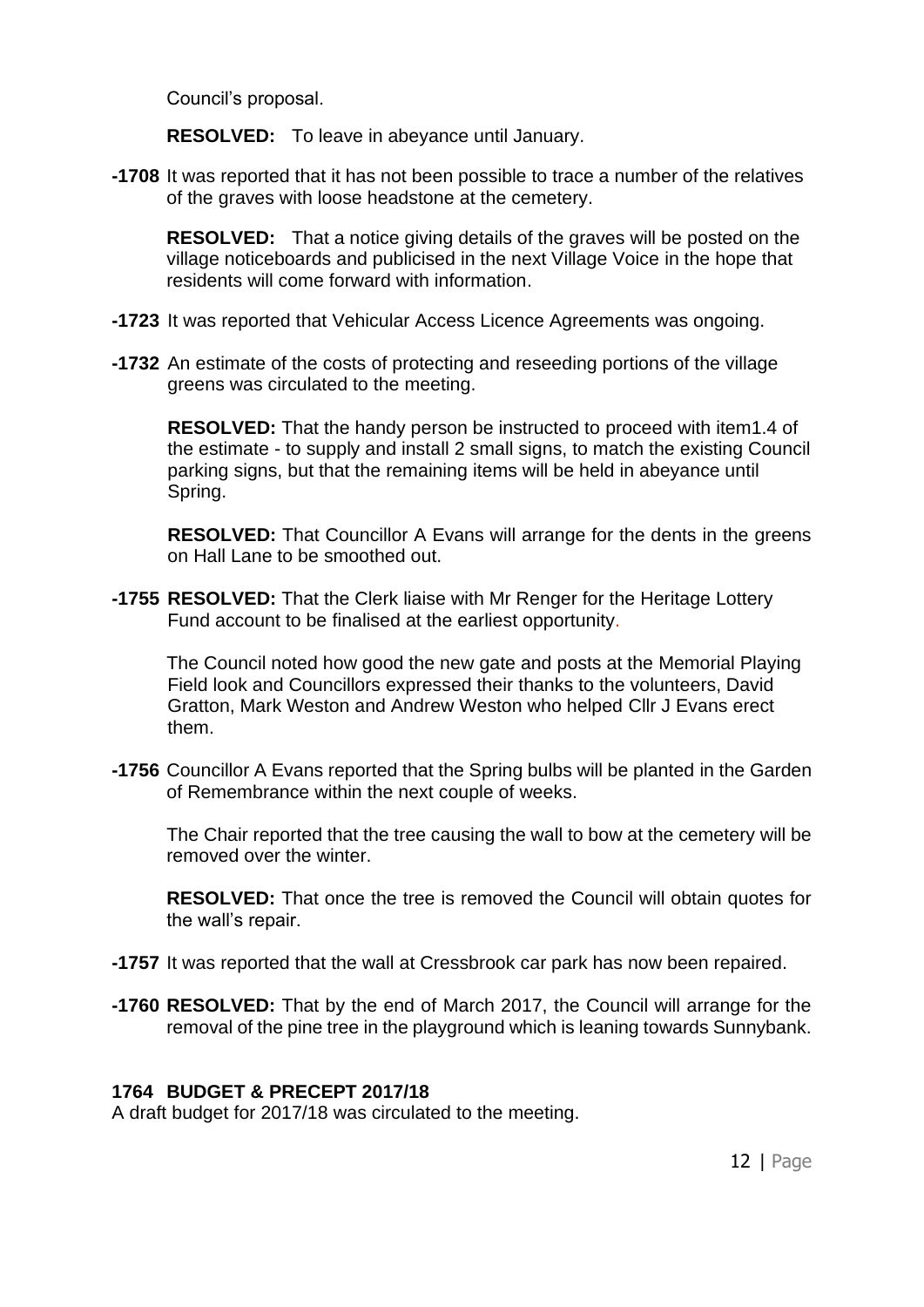**IT WAS AGREED:** That the recurrent expenses and income in the draft budget be approved.

**IT WAS RESOLVED:** That there would be no increase in the Precept for an average band D property for 2017/18.

**IT WAS ALSO AGREED:** That in order to manage the Cemetery improvements it would be helpful if someone would volunteer to be co-opted onto the Council for a period of 1 to 2 years to oversee the project, as there is limited capacity within the current Council to oversee such a significant project.

**IT WAS RESOLVED:** That the Council seek the advice of a tree surgeon to inform the Council's decision, and their case to the Peak District National Park Authority, as to which trees to pollard and which should be removed in order to reduce overcrowding and improve the grass cover on Village Green in front of Litton village Hall.

### **1765 FREEDOM OF INFORMATION ACT – PUBLICATION SCHEME POLICIES & PROCEDURES**

A draft publication scheme was circulated to the meeting and it was noted that there are a few Council policies which require drafting/updating.

**IT WAS RESOLVED:** That Councillors will each draft one of the policies for circulation at the January meeting.

**IT WAS ALSO RESOLVED:** That the publication scheme be adopted and published once all the policies are approved.

A draft grant awarding policy was circulated to the meeting.

**IT WAS AGREED:** That the draft be amended in the manner discussed at the meeting and recirculated via email for approval by 1<sup>st</sup> December.

# **1766 MEMORIAL PLAYING FIELD BOUNDARY**

A Chartered Surveyor's report of a survey commissioned by the Council to determine the position of the Memorial Playing Field northern boundary was circulated.

**RESOLVED:** That Councillors C Thirtle and S Warriner-Rowarth will arrange a meeting with Mr Trevor Broadhurst with the aim of resolving the positioning of the northern boundary wall.

# **1767 PLANNING APPLICATIONS**

NP/DDD/1016/1035 – Proposed conversion of barn into a holiday unit, Bottomhill Road, Cressbrook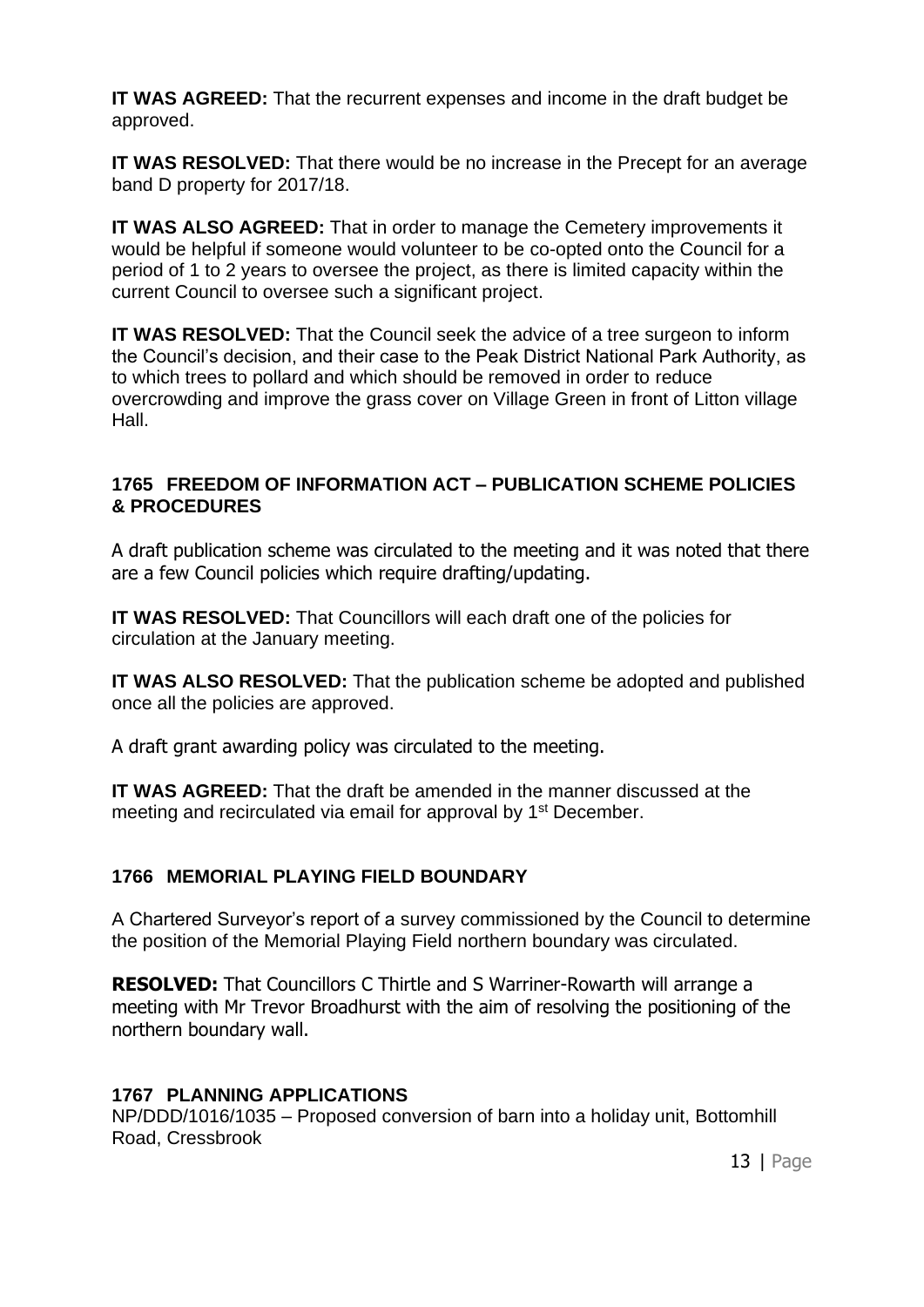**IT WAS RESOLVED:** That the Council support the application.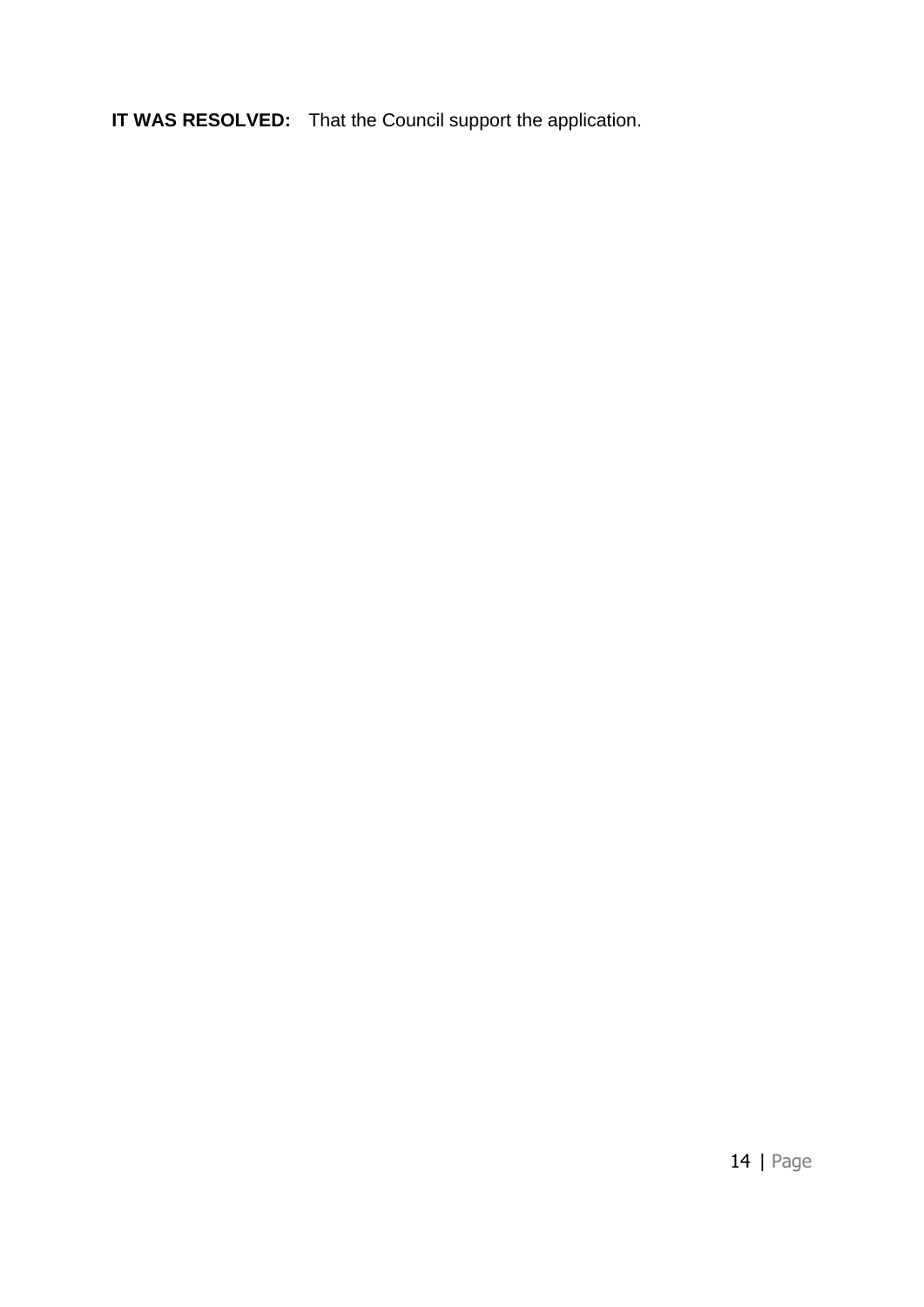# **1768 FINANCE (SCHEDULE OF ACCOUNTS ATTACHED)**

The Clerk submitted accounts for which cheques numbered 1483 to 1487 in the sum of £2,227.19 had been drawn.

**RESOLVED:** That the cheques be signed and the accounts to which they relate be paid.

# **1769 CORRESPONDENCE**

- a. An email from DALC was circulated to the meeting regarding the withdrawal of the Safer Neighbourhood Teams presence from Council Meetings and Neighbourhood Watch Groups. It was noted that an initiative has been proposed by another Council to hold a seminar with local police representatives, regarding this decision.
- b. A circular had been sent to all Parish Councils from the Economy, Transport & Communities department of Derbyshire County Council, informing them that a company were investigating the potential for hydraulic fracturing for shale gas in the county.

**IT WAS RESOLVED:** To publicise the informative note on the Parish noticeboards, however, it was noted that there is no direct impact on Litton Parish at this stage and that no planning consents or licences had yet been approved.

c. The Council was notified that there is an NHS public consultation, which runs until 20 January 2017, regarding proposed changes to children's surgery and hyper acute stroke care in North East Derbyshire.

**IT WAS RESOLVED:** To publicise the consultation on parish noticeboards and the Council's website.

There being no further business the Chair declared the meeting closed at 9.55pm.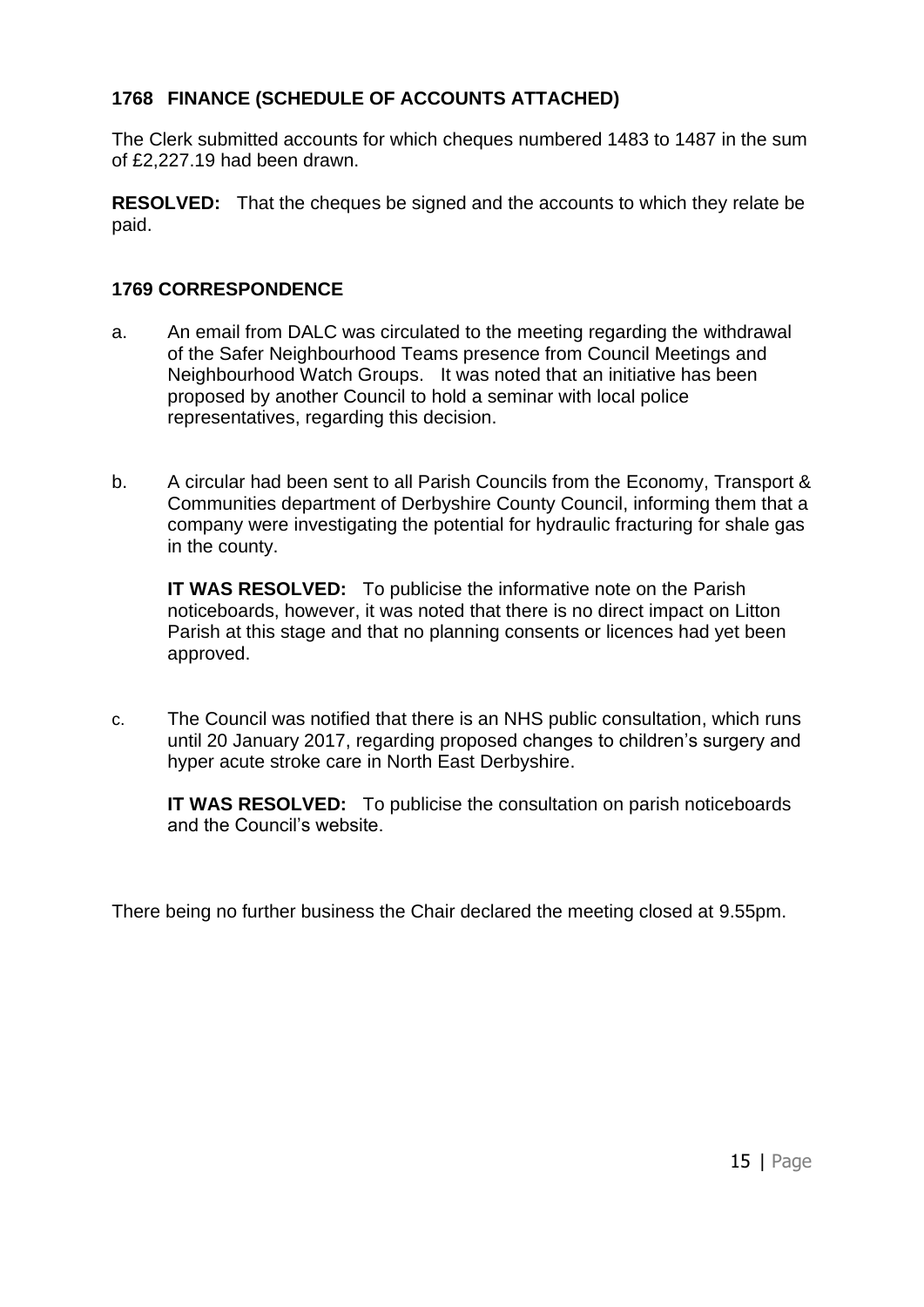Minutes of the Monthly Meeting held on 17<sup>th</sup> October 2016 at 7.30pm at Litton Village Hall

PRESENT: Cllr C Thirtle in the Chair Cllrs A Evans, J Evans, G Rooke & S Warriner-Rowarth

IN ATTENDANCE: G Turner, Clerk

# **1750 DECLARATION OF INTERESTS**

There were no interests declared for agenda items.

# **1751 PUBLIC PARTICIPATION**

There were no members of the public present at the meeting.

### **1752 MINUTES OF THE FULL COUNCIL MEETING HELD ON 19 TH SEPTEMBER 2016**

**RESOLVED:** That the Chair be authorised to sign the minutes as being a true and correct record.

# **1753 ACTIONS FROM THE LAST MEETING**

### **MATTERS TO BE DISCUSSED FOLLOWING THE EXCLUSION OF THE PUBLIC AND PRESS**

It was resolved under the Public Bodies (Admission of Meetings act 1960) s1 to exclude members of the press and public to the update on action 1651 under item 5 on the Agenda on the grounds that publicity would be prejudicial to the public interest by reason of the confidential nature of the business to be transacted.

**-1651** A report with supporting plans relating to the boundary between the playground and Sunnybank was circulated to the members.

**IT WAS AGREED:** That within 14 days Councillor Thirtle will draft a letter to Mr & Mrs N Burrows outlining Option A of the report.

**-1670** See item 1755 below. **&1720**

**-1708** Defer to November meeting.

**-1723** Councillor J Evans reported that the Vehicular Access Licence Agreements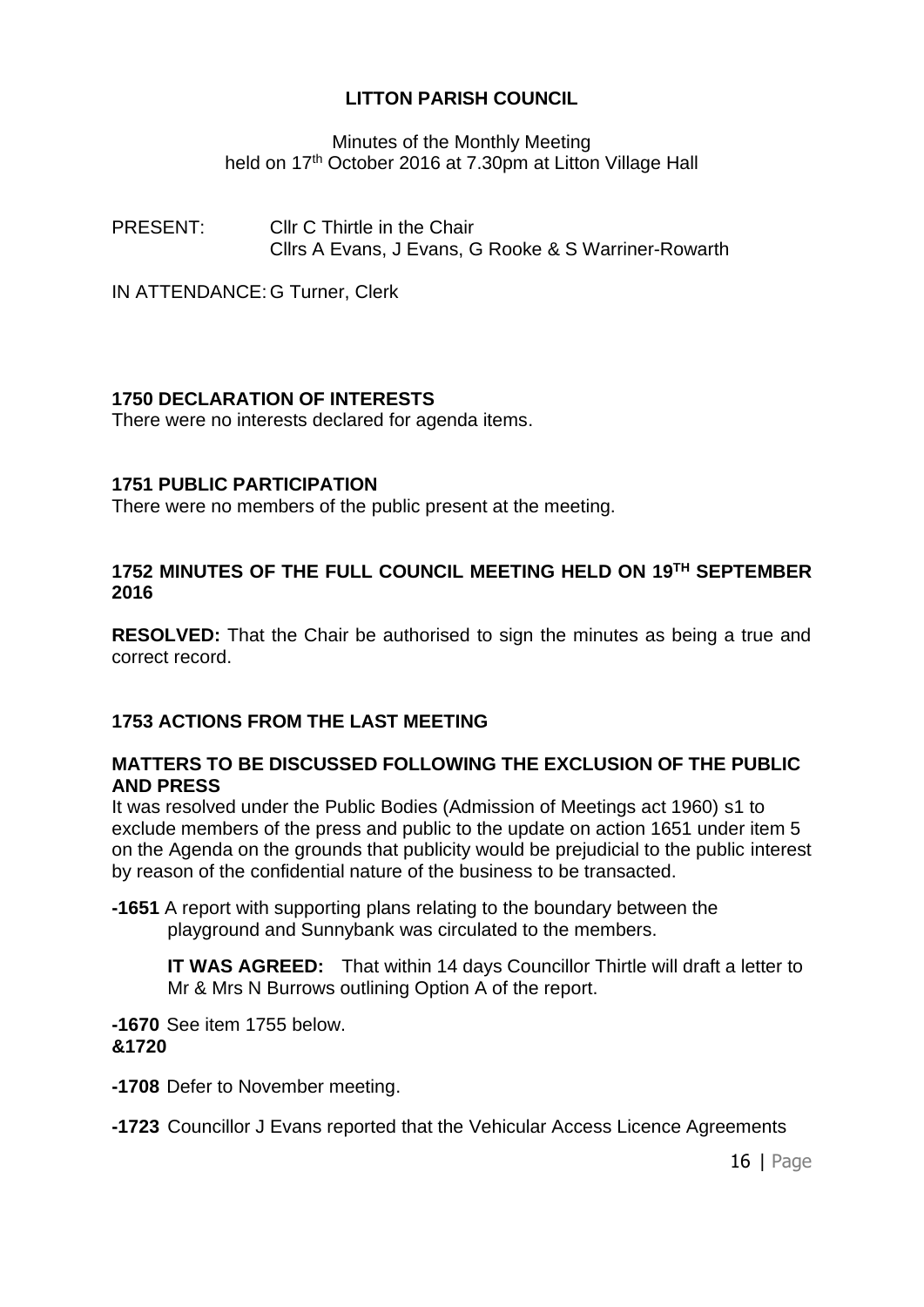and covering letters are now with the Clerk for distribution to the relevant households.

**-1732** Councillor Rooke reported that he had met with the handy person to determine which parts of the village green in Litton are in need of repair.

**RESOLVED:** That the handy person be instructed to cost dressing and reseeding the areas of the village green in need of repair, as well as 'Do not park on the village green' signs, with a view to completing the work next spring.

Councillor Warriner-Rowarth reported that she had spoken with the Head at Litton School and a note asking parents not to park or drive over the village greens would be included in the next newsletter.

**IT WAS ALSO RESOLVED:** That Councillor Warriner-Rowarth will produce and distribute to Councillors in Litton, the notice to be placed on cars parked on the village greens requesting that they refrain from doing so.

- **-1741** Councillor Thirtle reported that the pedestrian gate at the cemetery had been removed and the 'caution uneven ground' sign would be placed at the cemetery within the next few days.
- **-1745** Councillor Rooke reported to the members that he had inspected the playground equipment and found nothing in need of repair.

**RESOLVED:** That the handy person be instructed to proceed per the Contract 2016/17 additional works estimate and top up the wood fibre surface at the playground by 200mm.

#### **1754 PROJECTS – SEQUENCING AND FINANCING**

**RESOLVED:** That the priorities for this financial year are to:

- a. Complete construction of the Memorial Playing Field north boundary wall as required as part of the termination of the 'Oven agreement' of 1973.
- b. Remove the tree by the gate at the Cemetery which is causing the wall by the gate to bow and fail, repair the wall, and then repair and rehang the pedestrian gate.
- c. Repair the dry stone wall at the entrance to Cressbrook car park.
- d. Provide 'do not park on the Village Green' signs and re-seed and redress damaged areas of the Village Green in Litton,

**IT WAS FURTHER RESOLVED:** That the Council will consider resurfacing the cemetery driveway and creating new paths as priorities in the next and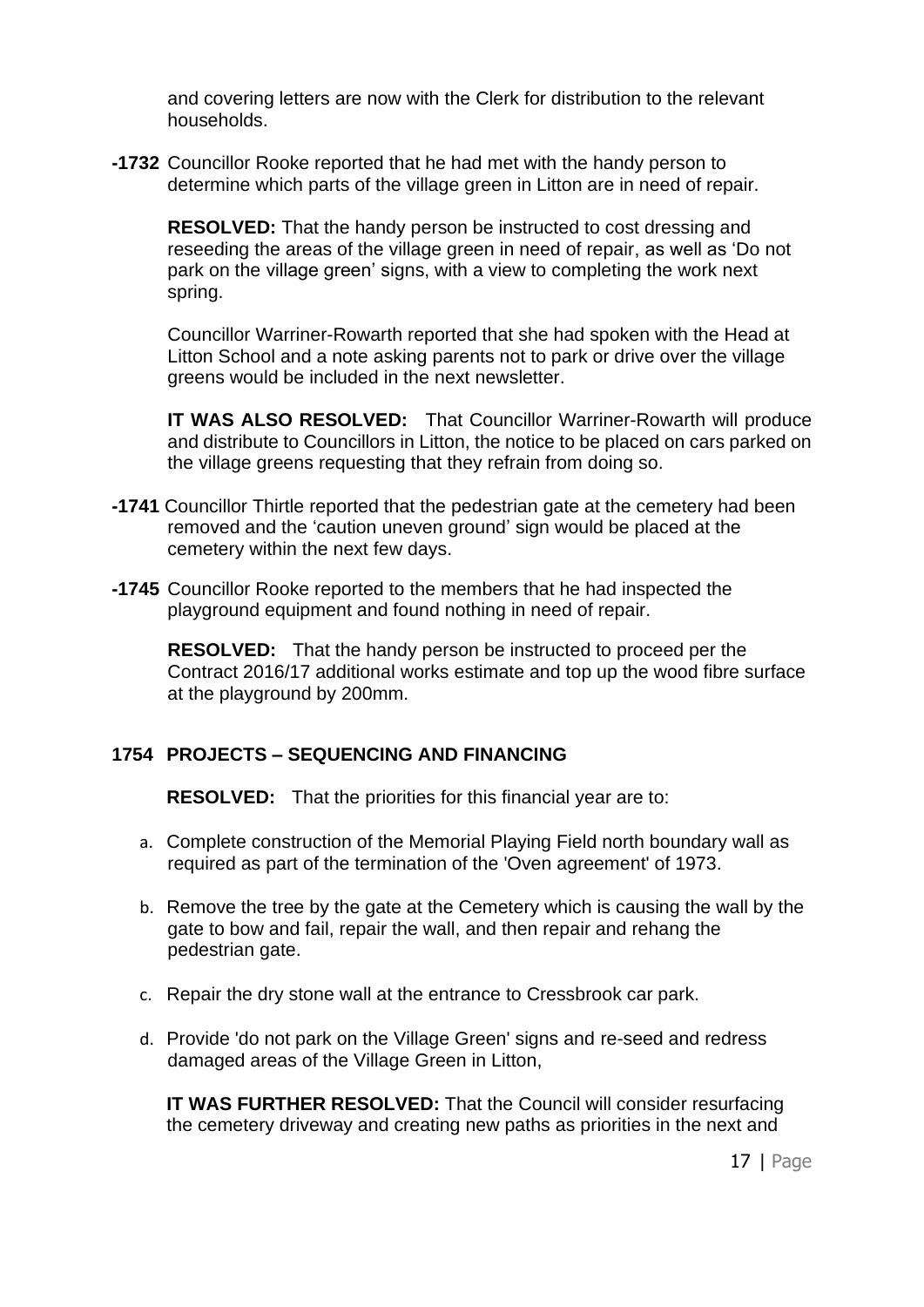subsequent financial year (2017/18 and 2018/19).

# **1755 MEMORIAL PLAYING FIELD**

Councillor J Evans reported that a survey of the Memorial Playing Field has been commissioned to ascertain, accurately, where the continuous northern boundary dry stone wall should be constructed.

Councillor J Evans also confirmed that he had contacted the stone wallers, Earnshaw & Booth, who have given a provisional start date of mid-November.

**RESOLVED:** That Councillor J Evans be authorised to manage the budget of £4,400 to restore the playing field boundary wall.

Councillor J Evans further informed members that the gate posts are now in position and the gate has been ordered.

**RESOLVED:** That the old gate is rotten and has no value so should be disposed of.

### **1756 CEMETERY – SPRING BULBS BUDGET, WORKS (TREES; SHRUBS; GATES)**

Councillor A Evans reported to members that she has sourced spring bulbs for free.

**IT WAS AGREED:** That a budget of £50 be made available to allow the handy person to plant the bulbs. Councillor Warriner-Rowarth will oversee their planting.

**IT WAS ALSO AGREED:** That over the winter period the tree causing the wall to bow should be removed, the pedestrian gate will be repaired and a quote for the repair of the wall will be obtained.

# **1757 CRESSBROOK CAR PARK WALL REPAIR**

It was reported that one of the walls at Cressbrook car park is in need of repair.

**RESOLVED:** That Councillor A Evans will arrange for someone to look at the wall with a view to getting it repaired.

It was further reported that the terrace on Cressbrook village green, and the flowerbeds in the sensory garden of Litton Playground, are in need of additional weeding to that planned for within the existing Handy person contract.

**RESOLVED:** That the Handy Person be given an additional budget of up to £120 per annum to keep these areas well tended.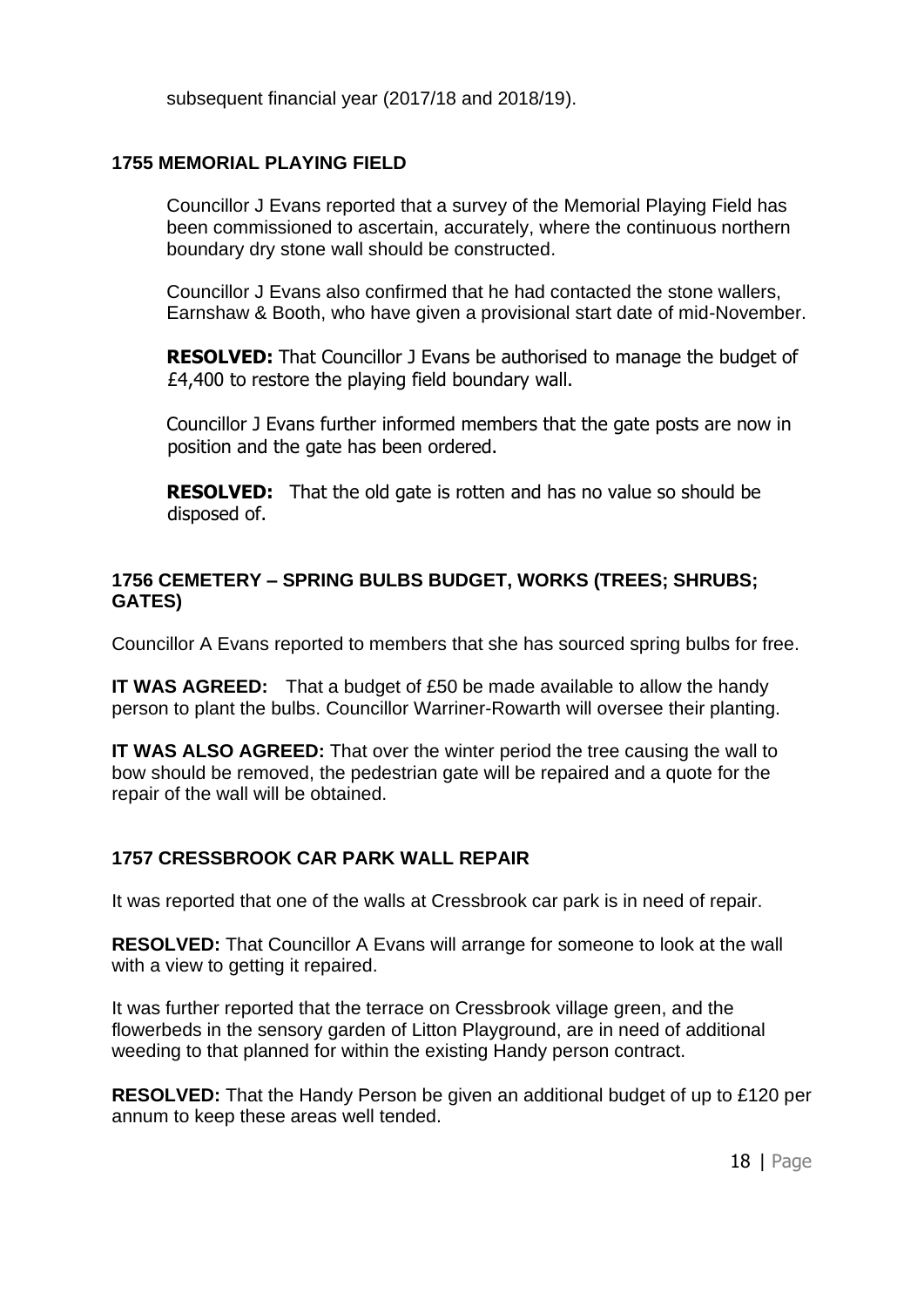### **1758 PLANNING APPLICATIONS**

No new planning applications have been received since the September meeting.

#### **1759 FINANCE (SCHEDULE OF ACCOUNTS ATTACHED)**

The Clerk submitted accounts for which cheques numbered 1475 to 1482 in the sum of £1,454.68 had been drawn.

**RESOLVED:** That the cheques be signed and the accounts to which they relate be paid.

#### **1760 CORRESPONDENCE**

It was reported that a Notice had been placed on the phone box in Litton stating that BT want to decommission it.

**RESOLVED:** That the Council will write to the PDNPA to object to its removal. However, if it is to be decommissioned then the Council is prepared to adopt it on the condition that Friends of Litton take on responsibility for its maintenance.

An email from Mrs K Burrows relating to a tree in the playground which she feels is leaning precariously towards her property, was circulated to members.

Councillor Thirtle reported that he had visited the site but does not feel that the tree poses an immediate threat.

**RESOLVED:** That Councillor J Evans will take a look at the tree and give a second opinion. In any event the Councillor Thirtle will offer to remove a large bough from the tree closest to Mr and Mrs Burrows property.

**IT WAS AGREED:** That Nicky Loveday should be formally thanked for her continued work as Snow Warden.

There being no further business the Chair declared the meeting closed at 9.20pm.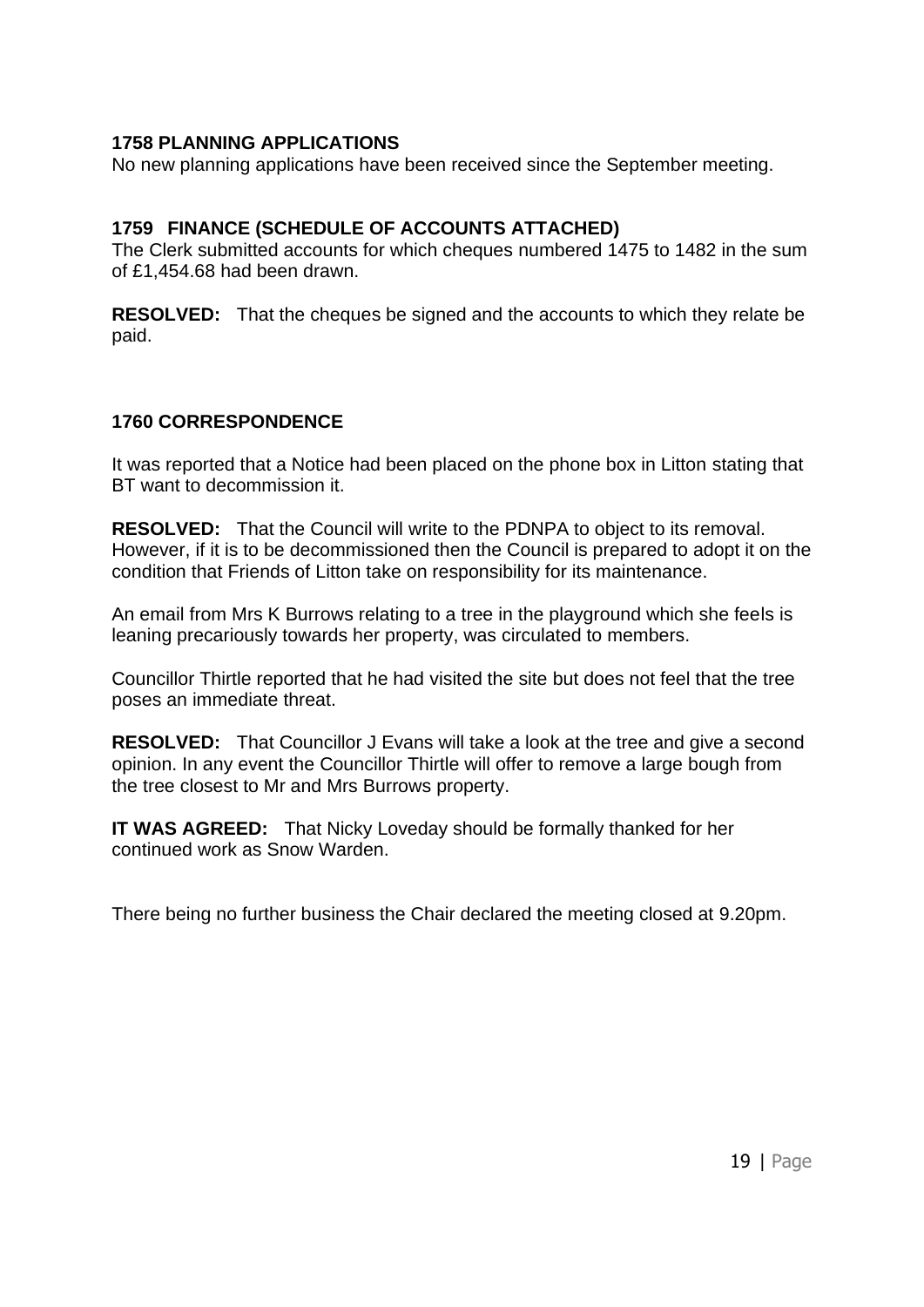Minutes of the Monthly Meeting held on 19<sup>th</sup> September 2016 at 7.30pm at Litton Village Hall

PRESENT: Cllr C Thirtle in the Chair Cllrs A Evans, J Evans, G Rooke & S Warriner-Rowarth

IN ATTENDANCE: G Turner, Clerk

### **1737 DECLARATION OF INTERESTS**

There were no interests declared for agenda items.

#### **1738 PUBLIC PARTICIPATION**

There were no members of the public present at the meeting.

The Chair stated that PCSO Ian Phipps had reported that there had been four calls for service in the Parish over past 2 months – 1 suspicious activity, 1 abandoned call, 1 damage and 1 violence.

# **1739 MINUTES OF THE FULL COUNCIL MEETING HELD ON 18 TH JULY 2016**

**RESOLVED:** That the Chair be authorised to sign the minutes as being a true and correct record.

#### **1740 ACTIONS FROM THE LAST MEETING**

**-1651** It was noted that the Council is still awaiting a proposal from Mr & Mrs N Burrows with regard to their boundary with the Playground.

**RESOLVED:** That the Clerk send a final letter to Mr & Mrs N Burrows stating that if no proposal is received it will become an agenda item for the October meeting.

- **-1666** The Clerk reported that Derbyshire County Council's Records Office now hold the Parish Council's documentation in secure storage.
- **-1670** Councillor J Evans reported that the grit stone gate posts for the memorial **&1720**playing field are due to be delivered by the end of the week and will be installed by volunteers at the weekend. The plaques have also been dispatched and should also arrive by the end of the week.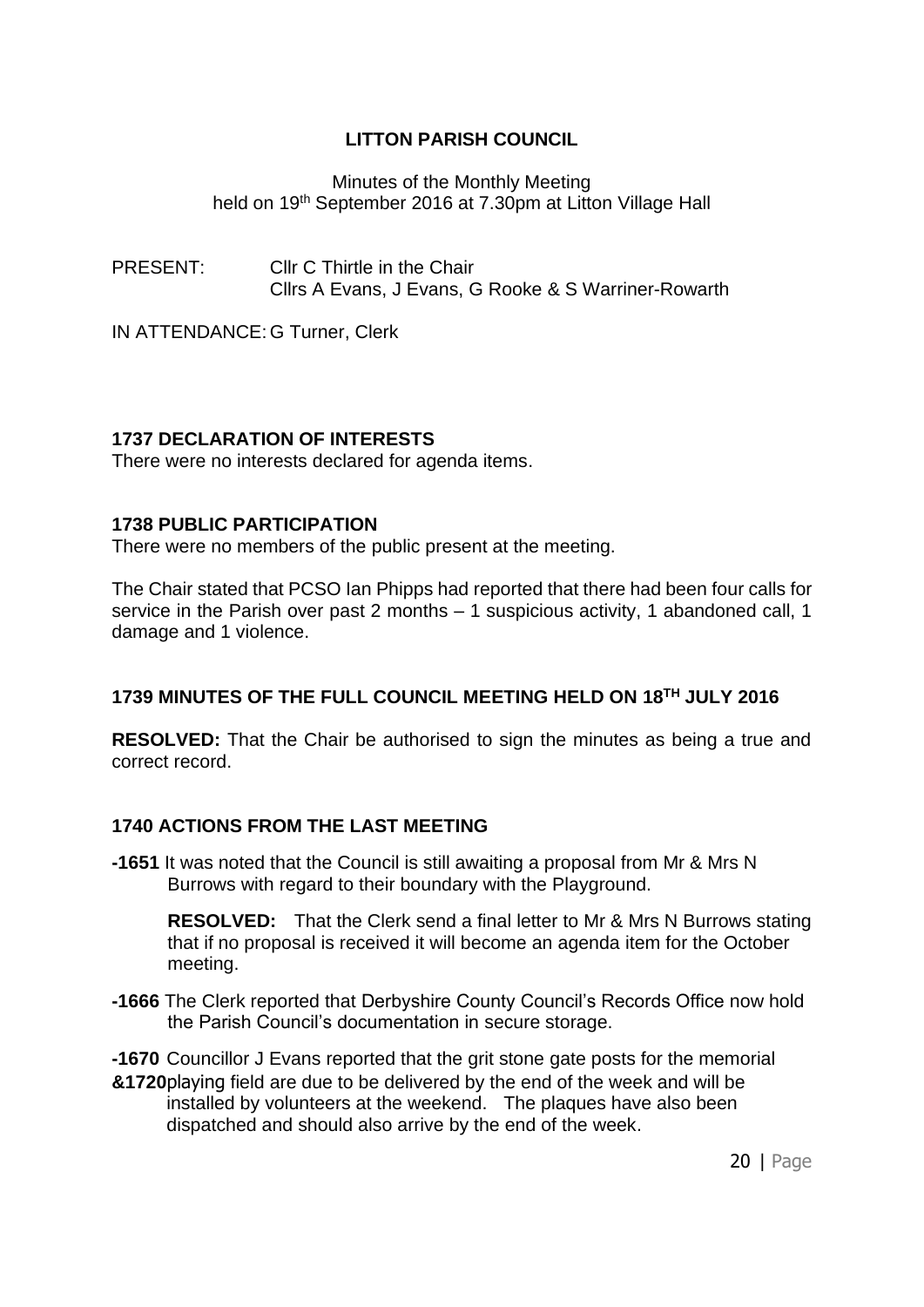**RESOLVED:** That Councillor J Evans will obtain quotes for new gates for the memorial playing field and circulate to Councillors once received.

**-1708** Councillor Thirtle has now supplied the details of which gravestones are loose at the Cemetery to the Clerk.

**RESOLVED:** That the Clerk write to the families/deed holders in the manner set out in the June Minutes.

**-1723** Draft Vehicular Access Licence Agreements were circulated to members.

**RESOLVED:** That the Licence Agreements be approved and that licences incur an annual peppercorn rent.

**IT WAS FURTHER RESOLVED:** That invoices will be sent out in March 2017 with the Licence Agreements commencing 1<sup>st</sup> April 2017.

**-1731** A report was circulated to members.

**RESOLVED:** That from 1st October 2016 a 2% inflationary rise be levied on all cemetery fees of £125 or above and rounded to the nearest £5.

**IT WAS ALSO AGREED:** That what constitutes a resident and non-resident with regard to fees payable be clarified on the website.

**-1732** A report was circulated to members.

**RESOLVED:** That the working group will devise various scenarios, to include a safety risk assessment and likely cost, to stop vehicles driving over/parking on the village greens and thereby damaging them, in particular around the school.

**IT WAS ALSO AGREED:** That the working group will reseed the area around the school where the grass has been worn bare and place 'do not park area reseeded' notices on the green.

**IT WAS FURTHER AGREED:** That Councillor Warriner-Rowarth will draft a notice to be placed on offending cars and also ask the school to add a request in their next newsletter that parents do not park on or drive over the grass when dropping off or picking up their children.

# **1741 CEMETERY: UPDATE FROM WORKING GROUP ON DRIVE/PATH IMPROVEMENTS**

A report was circulated to members.

**IT WAS RESOLVED:** That Councillor Thirtle will obtain quotes for repairing the cemetery gates and resurfacing the driveway in preparation for a discussion on all capital works required in the Parish at the October meeting.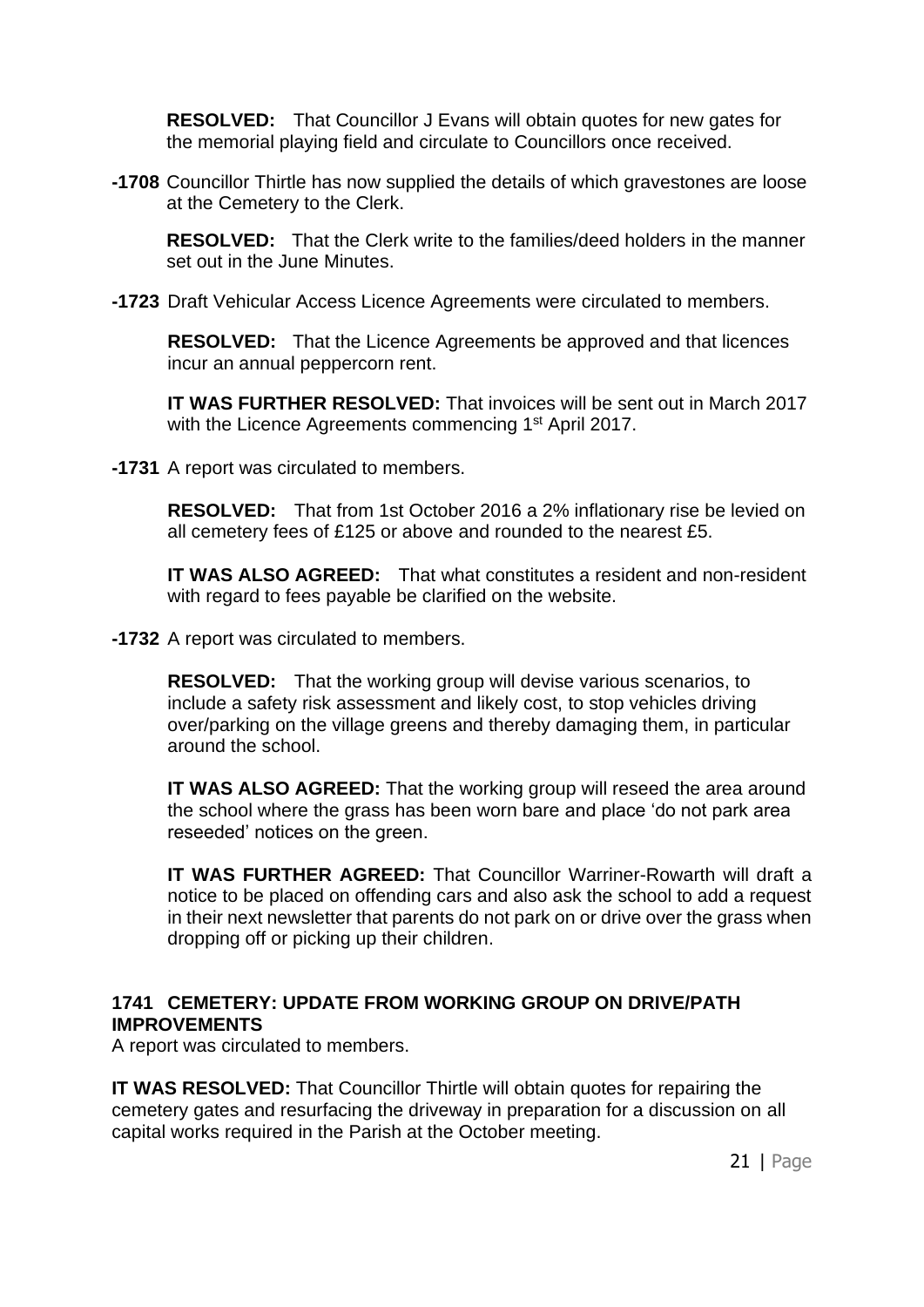**IT WAS FURTHER RESOLVED:** That to minimise the immediate risks to cemetery users, the pedestrian gates be removed and temporary signs erected warning of the loose chippings and uneven surface on the driveway.

# **1742 RATIFICATION OF PERSISTENT OR VEXATIOUS COMPLAINT POLICY**

A draft policy was circulated to members.

**RESOLVED:** That the policy be adopted pending final comment from Councillors and published on the website.

# **1743 CHRISTMAS TREES**

**RESOLVED:** To order Christmas trees in line with last year.

It was noted that Councillor A Evans was against the purchase of Christmas Trees from Council funds.

### **1744 MEMORIAL PLAYING FIELD BOUNDARY WALL – REVIEW OF QUOTES; STRATEGY MOVING FORWARD**

**RESOLVED:** That Councillor J Evans will arrange a survey of the memorial playing field.

**IT WAS FURTHER RESOLVED:** That once the survey report is received Councillors Thirtle and Warriner-Rowarth will meet with Mr Broadhurst to discuss the reinstatement of the boundary wall.

# **1745 HANDY PERSON CONTRACT – REVIEW; BUDGET AGREEMENT FOR ADDITIONAL WORK**

An estimate of works was circulated to members.

**IT WAS AGREED:** That the Handy Person should carry out work at the Playground in respect of Items 1 and 3 of the report, but that Councillor A Evans will discuss with Mr Postlewaite from DCC Item 2.

**IT WAS ALSO AGREED:** That the Handy Person should carry out work in Cressbrook in respect of Items 4 and 5 detailed in the report.

**IT WAS RESOLVED:** To proceed with the second year of the 3 year Handy Person Contract, without amendment.

# **1746 DCC SNOW WARDEN SCHEME**

The Chair reported that Nicky Loveday had agreed to continue to act as Snow Warden for the Parish should the Council wish to participate in the scheme for 2016/17.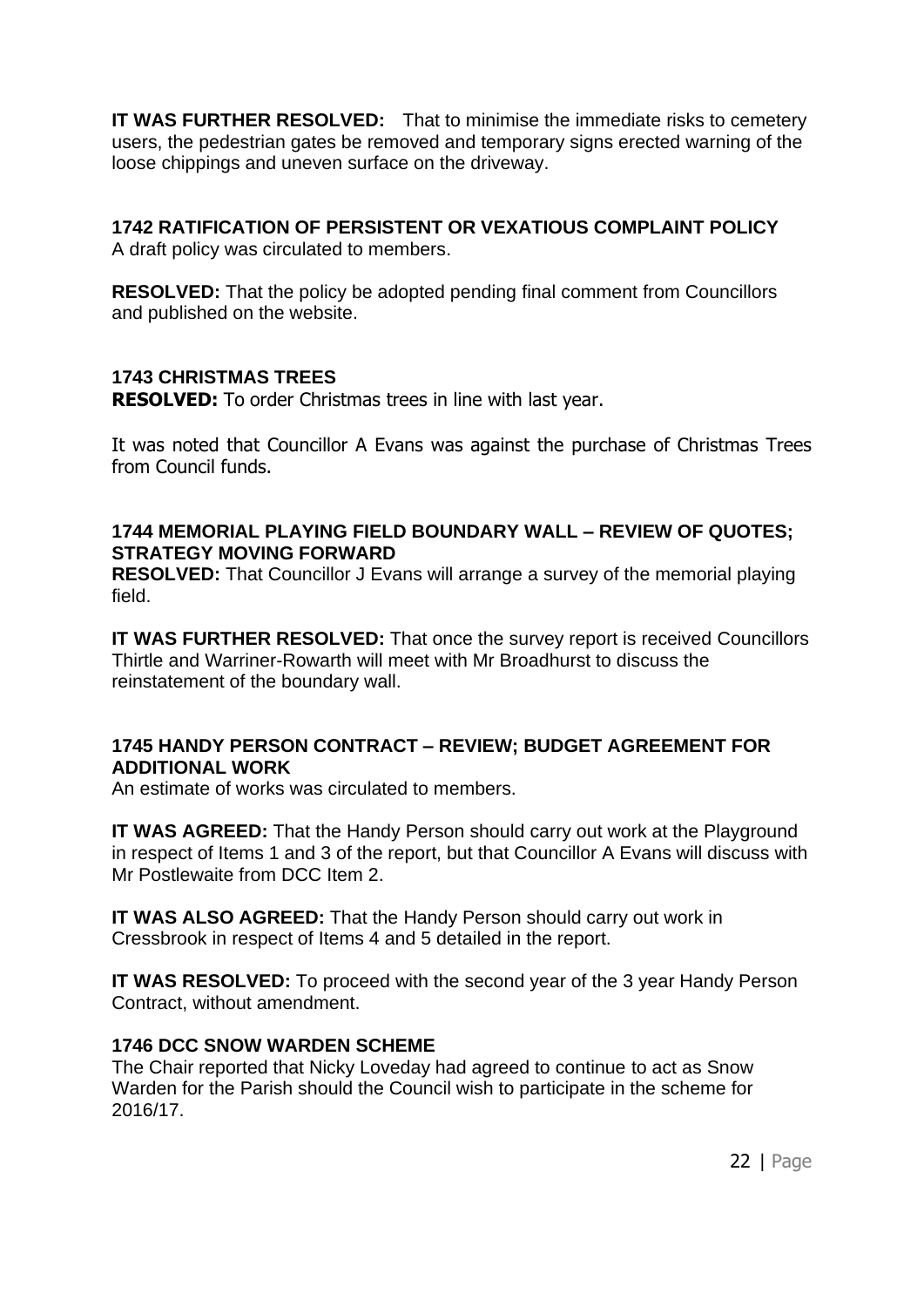**RESOLVED:** That as the scheme has been successful in previous years the Council would sign-up for 2016/17.

# **1747 PLANNING APPLICATIONS**

Councillors agreed to discuss the following planning application which was received after the September Agenda papers had been sent out.

NP/DDD/0916/0866 – 5-6 River View, Litton Mill

Proposed reinstatement of 5 and 6 Riverview as two separate dwellings.

**RESOLVED:** That the Council supports this application.

# **1748 FINANCE (SCHEDULE OF ACCOUNTS ATTACHED)**

The Clerk submitted accounts for which cheques numbered 1463 to 1474 in the sum of £1,454.68 had been drawn.

**RESOLVED:** That the cheques be signed and the accounts to which they relate be paid.

The Clerk circulated a copy of Grant Thornton's Audit Report on the Council's Annual Return 2015/16 to members.

# **1749 CORRESPONDENCE**

A report on complaints of youth noise at the playground was circulated to members.

**RESOLVED:** That the Council will continue its work to mitigate youth nuisance in the playground and write to the complainant reaffirming the course of action the Council is taking in addressing the concerns.

There being no further business the Chair declared the meeting closed at 11pm.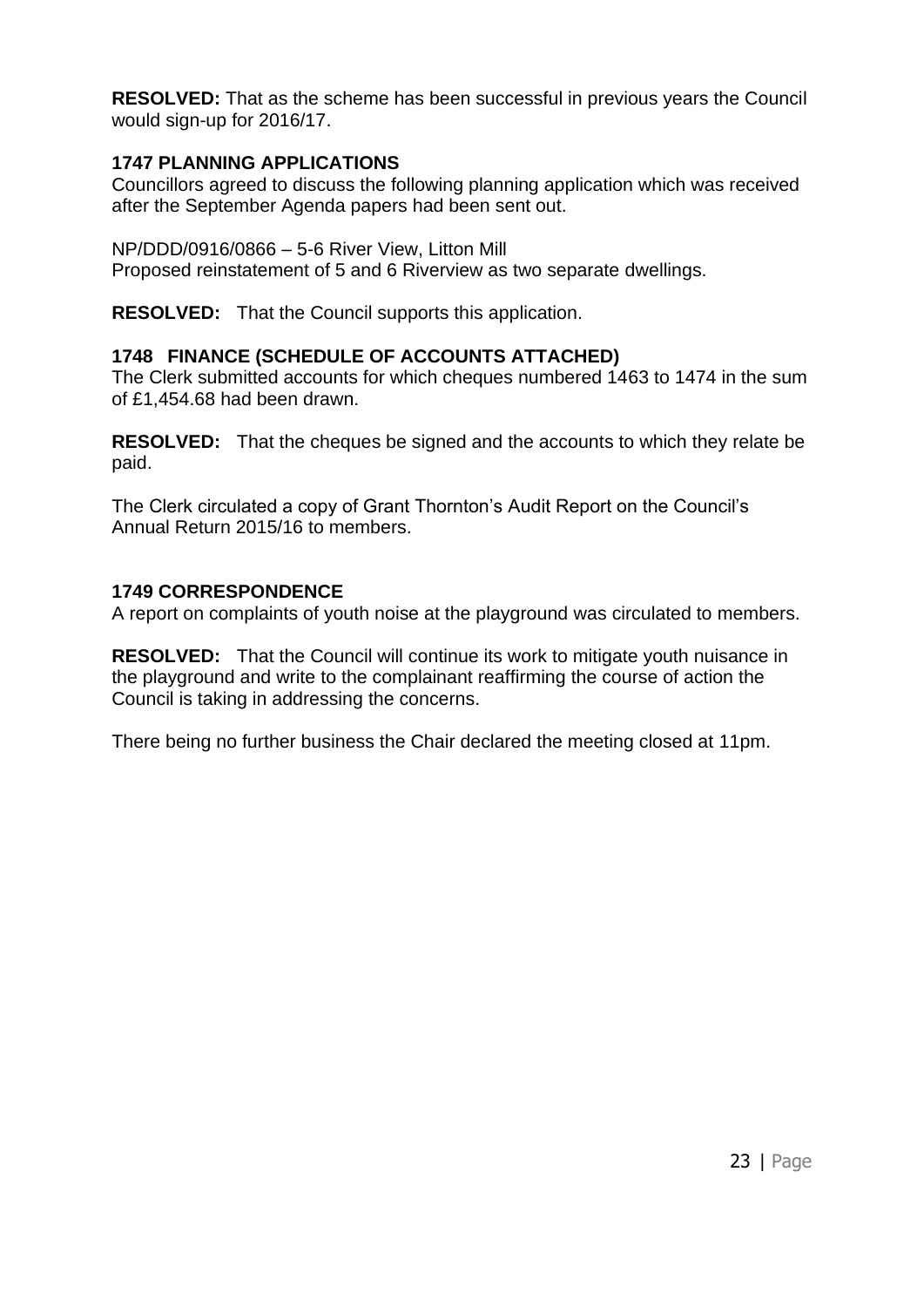Minutes of the Annual General Meeting & Monthly Meeting held on 18<sup>th</sup> July 2016 at 7.30pm at Litton Village Hall

PRESENT: Cllr C Thirtle in the Chair Cllrs A Evans, J Evans

APOLOGIES: Cllr S Warriner-Rowarth

IN ATTENDANCE: G Turner, Clerk

### **1727 DECLARATION OF INTERESTS**

Councillor Thirtle declared an interest in item 9 of correspondence relating to the Stone Pit Quarry planning application, as he indirectly works for the applicant.

#### **1728 PUBLIC PARTICIPATION**

There was one member of the public present at the meeting.

Mr Otter addressed the council with regard to the planning application for Stone Pitts Yard, Cressbrook.

The Chair stated that PCSO Ian Phipps had reported that there had been two calls for service in the Parish over the last month – 1 Anti Social Behaviour and 1Transport.

# **1729 MINUTES OF THE FULL COUNCIL MEETING HELD ON 20TH JUNE 2016**

**RESOLVED:** That the Chair be authorised to sign the minutes as being a true and correct record.

#### **1730 ACTIONS FROM THE LAST MEETING**

**-1651** It was reported that the Council is still awaiting feedback from Mr & Mrs N Burrows with regard to their boundary with the playground.

**RESOLVED:** That the Clerk send a reminder to Mr & Mrs N Burrows if no feedback is received by the third week of August.

**-1666** The Clerk reported that an appointment had been made to take the Council's documentation to the Derbyshire County Council's Records Office in September for secure storage.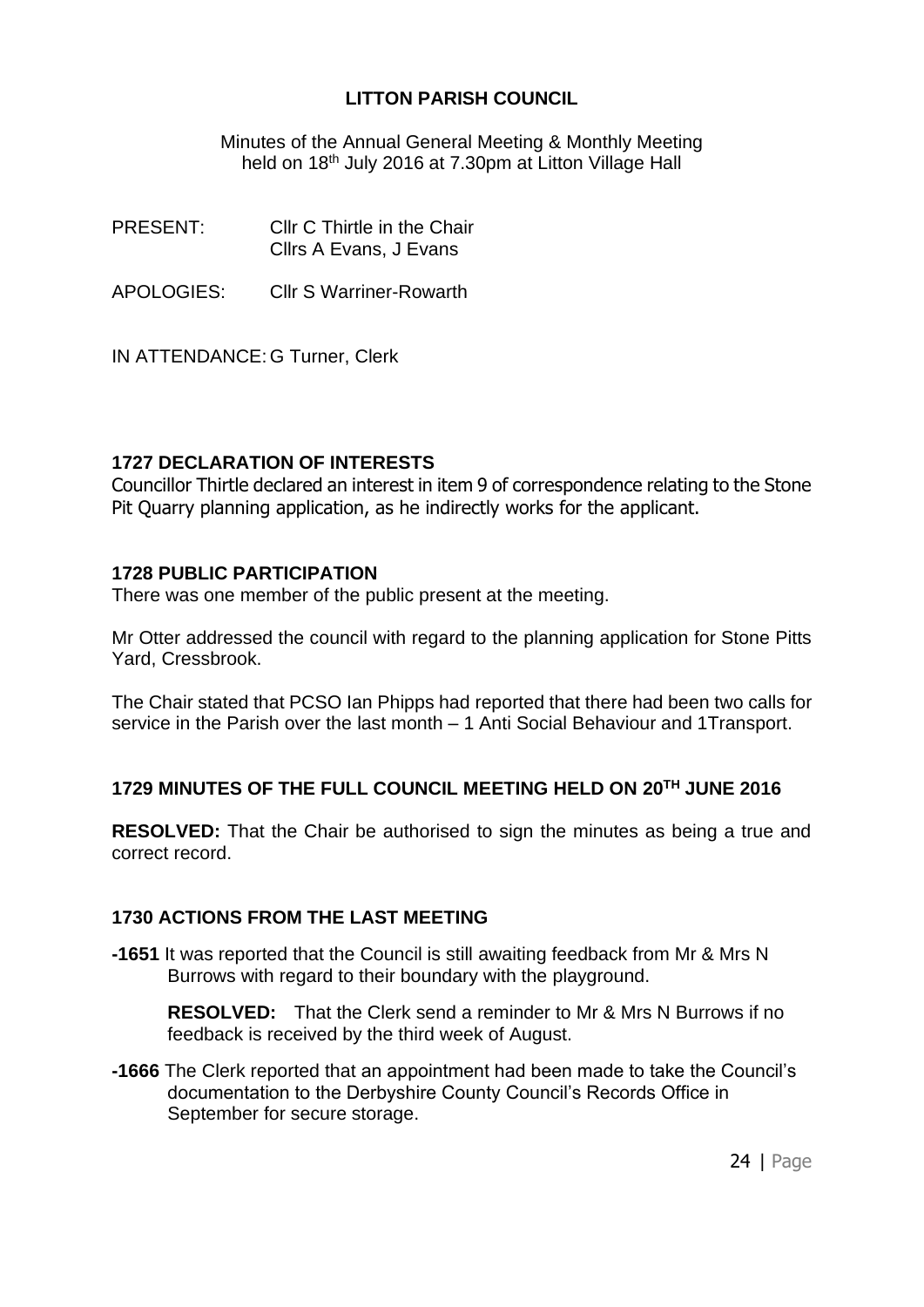**-1670** Councillor J Evans reported that the grit stone gate posts for the memorial **&1720**playing field had been ordered and outlined the details of a quote received for a higher specification gate than originally sought.

**RESOLVED:** That there may be sufficient monies in the Heritage Lottery Fund to support the increased cost of a better quality gate and therefore Councillor J Evans will source two more quotes at the higher specification.

- **-1705 RESOLVED:** That Councillor Thirtle amend the 2016/17 Work Plan as discussed at the meeting, prior publication on the Council's website.
- **-1708 RESOLVED:** That Councillor Thirtle supply the details of which gravestones are loose to the Clerk so that the families can be written to in the manner set out in the June Minutes.
- **-1723 RESOLVED:** To defer this item to the September Meeting.

#### **1731 CEMETERY & CEMETERY FEES**

Councillor Thirtle reported that this item is progressing.

#### **1732 IMPACT OF PARKING ON THE VILLAGE GREEN**

It was reported that the trial 'no parking' signs on the village green are working well.

**RESOLVED:** That Councillor Rooke will consider during the summer recess of ways to protect the areas where the grass has been worn bare due to cars parking/driving over the green.

#### **1733 PLAYGROUND**

It was reported Councillors Warriner-Rowarth and Thirtle had met with Mr Mike Galsworthy of DDDC.

**RESOLVED:** That the Clerk send Mr Galsworthy a copy of the Council's insurance and recent ROSPA report, together with a map of the boundary.

#### **1734 PLANNING APPLICATIONS**

NP/DDD/0616/0539 – Stone Pitts Yard, Cressbrook Change of use of site from industrial to residential; erection of new dwelling; erection of garage/store/workshop; erection of solar panel array.

**RESOLVED:** That the Council supports the application for change of use from industrial to residential.

NP/DDD/0616/0518 – 42 Middle Row, Cressbrook Listed Building consent **RESOLVED:** That the Council supports this application.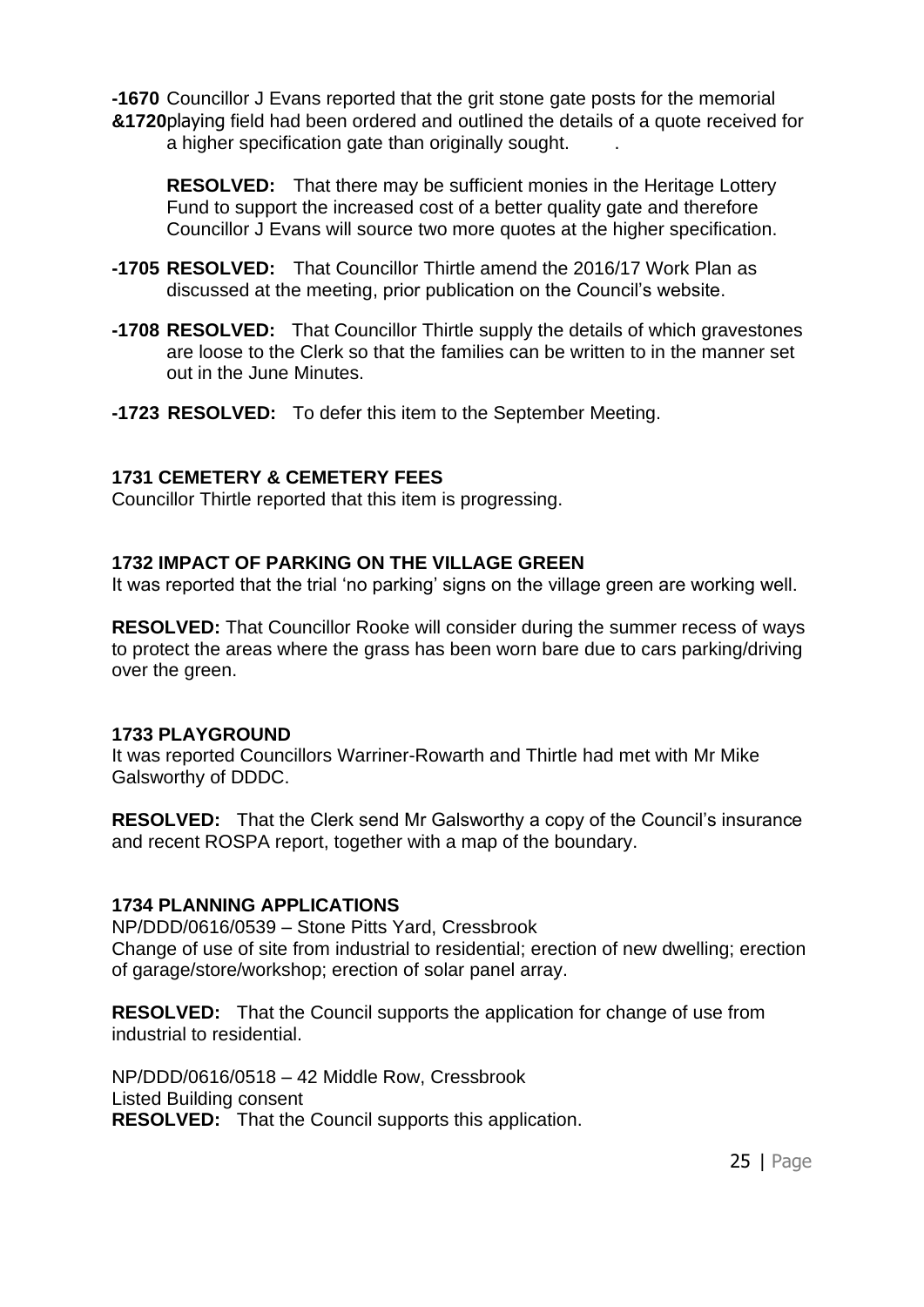**RESOLVED:** That unless requiring an Extraordinary Meeting, or a delay not being accepted by the Peak District National Park Authority, any planning applications received during August should be dealt with by Councillor J Evans, with a copy of his views being sent to the Council for comments before despatch.

# **1735 FINANCE (SCHEDULE OF ACCOUNTS ATTACHED)**

The Clerk submitted accounts for which cheques numbered 1458 to 1462 in the sum of £1,172.14 had been drawn.

**RESOLVED:** That the cheques be signed and the accounts to which they relate be paid.

### **1736 CORRESPONDENCE**

A quarterly report from the handy person was circulated to the meeting.

**RESOLVED:** Councillors Thirtle and Warriner-Rowarth to liaise over the preparation of next year's contract, which should include tasks that are not currently specified in the contract but have been identified by the handy person as necessary, in her quarterly reports.

There being no further business the Chair declared the meeting closed at 9.37pm.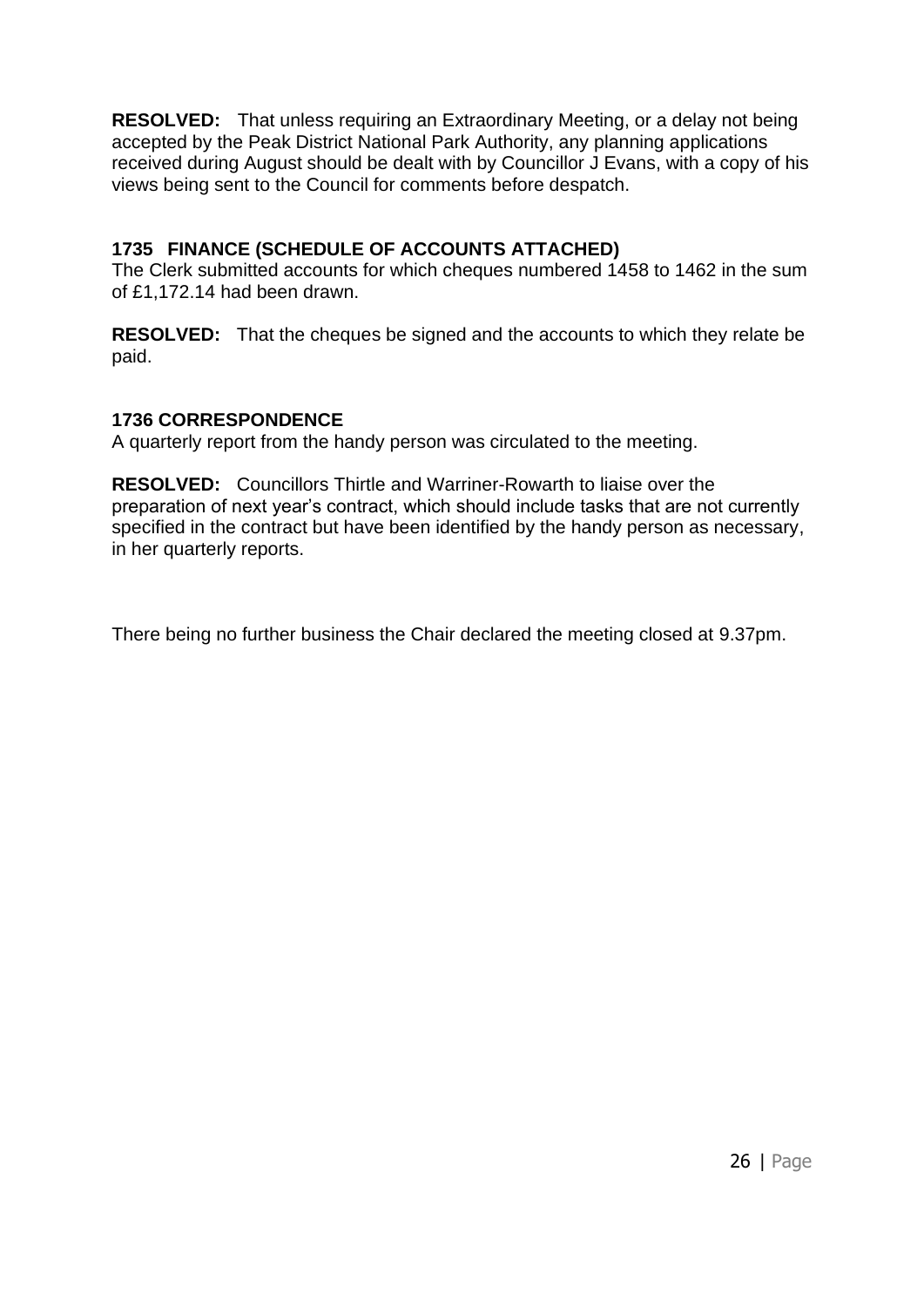Minutes of the Annual General Meeting & Monthly Meeting held on 20th June 2016 at 7.30pm at Cressbrook Club

- PRESENT: Cllr C Thirtle in the Chair Cllrs A Evans, J Evans
- APOLOGIES: Cllr S Warriner-Rowarth Cllr G Rooke

IN ATTENDANCE: G Turner, Clerk

#### **1714 DECLARATION OF INTERESTS**

There were no interests declared for agenda items.

#### **1715 PUBLIC PARTICIPATION**

There were four members of the public present at the meeting.

Representatives of Mr Andrew Broadbent's family addressed the council with regard to the cemetery fees.

**RESOLVED:** That it was due to a force of circumstance that Mr Broadbent did not reside in Litton at the time of his death and so in this instance the Council will waive the double fees requirement.

#### **1716 MINUTES OF THE FULL COUNCIL MEETING HELD ON 16TH MAY 2016**

**RESOLVED:** That the Chair be authorised to sign the minutes as being a true and correct record.

#### **1717 ACTIONS FROM THE LAST MEETING**

- **-1581 RESOLVED:** To leave the maintenance of the Cressbrook war memorial in abeyance until the current owners respond to the Council's letter.
- **-1666** The Clerk reported that arranging for the secure storage of Council papers was ongoing.
- **-1670** See Minute 1720 below.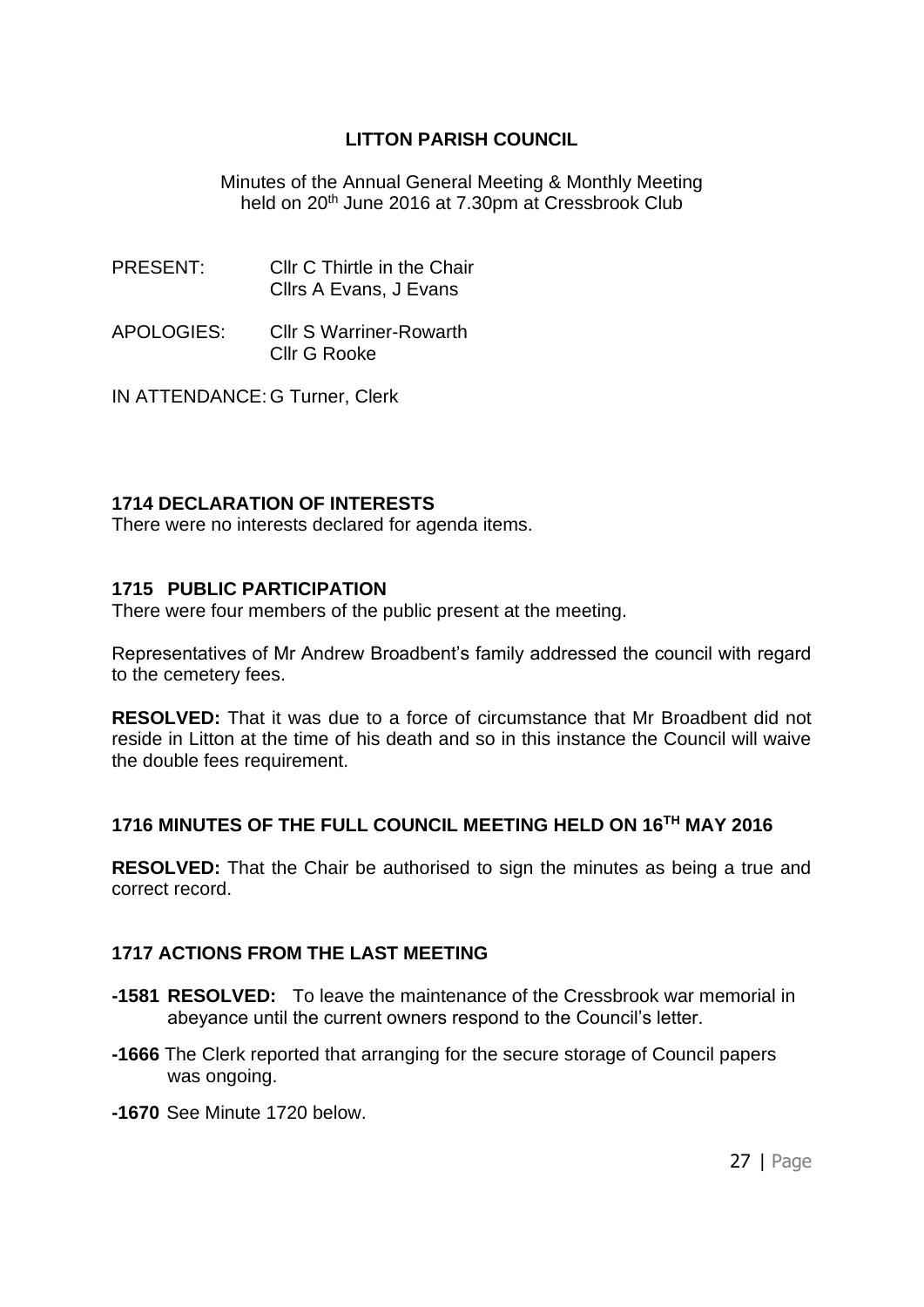**-1705** A report was circulated to the members.

**RESOLVED:** That Councillor Thirtle amend the 2016/17 Work Plan before final circulation via email for approval before the Council's July Meeting.

**-1708** Councillor Thirtle advised that he had stress tested all the gravestones at the cemetery and found that 20 were loose and could benefit from repair. He also advised that one in particular should be laid flat immediately so as not to present a risk to visitors.

**RESOLVED:** To write to all the families whose gravestones are loose requesting that they arrange for them to be stabilised and advise them, that if they are not stabilised, the council may elect to lay them flat in the future without further correspondence.

**IT WAS ALSO RESOLVED:** To review the situation in Spring 2017.

#### **1718 MATTERS TO BE DISCUSSED FOLLOWING THE EXCLUSION OF THE PUBLIC AND PRESS**

It was resolved under the Public Bodies (Admission of Meetings act 1960) s1 to exclude members of the press and public to the update on action 1651 under item 5 on the Agenda on the grounds that publicity would be prejudicial to the public interest by reason of the confidential nature of the business to be transacted.

**-1651** Sunnybank Lease Agreement.

Councillor Thirtle reported that he had met with Mr and Mrs N Burrows regarding the boundary between the playground and Sunnybank, and that Mr and Mrs Burrows would contact the Council with a proposal in due course.

**RESOLVED:** That Councillor J Evans will contact the Land Registry for initial advice on the procedure regarding amending boundaries.

#### **1718 BUSINESS CONTINUITY PLAN**

A draft business continuity plan was circulated to members.

**RESOLVED:** That the business continuity plan be adopted subject to minor amendment by Councillor Thirtle in the manner discussed at the meeting.

#### **1719 RISK ASSESSMENT REVIEW**

A revised Risk Assessment was circulated to members.

**RESOLVED:** That the Risk Assessment be approved for the next 12 months once amended by Councillor Thirtle in the manner discussed at the meeting.

#### **1720 GRASS CUTTING REVIEW**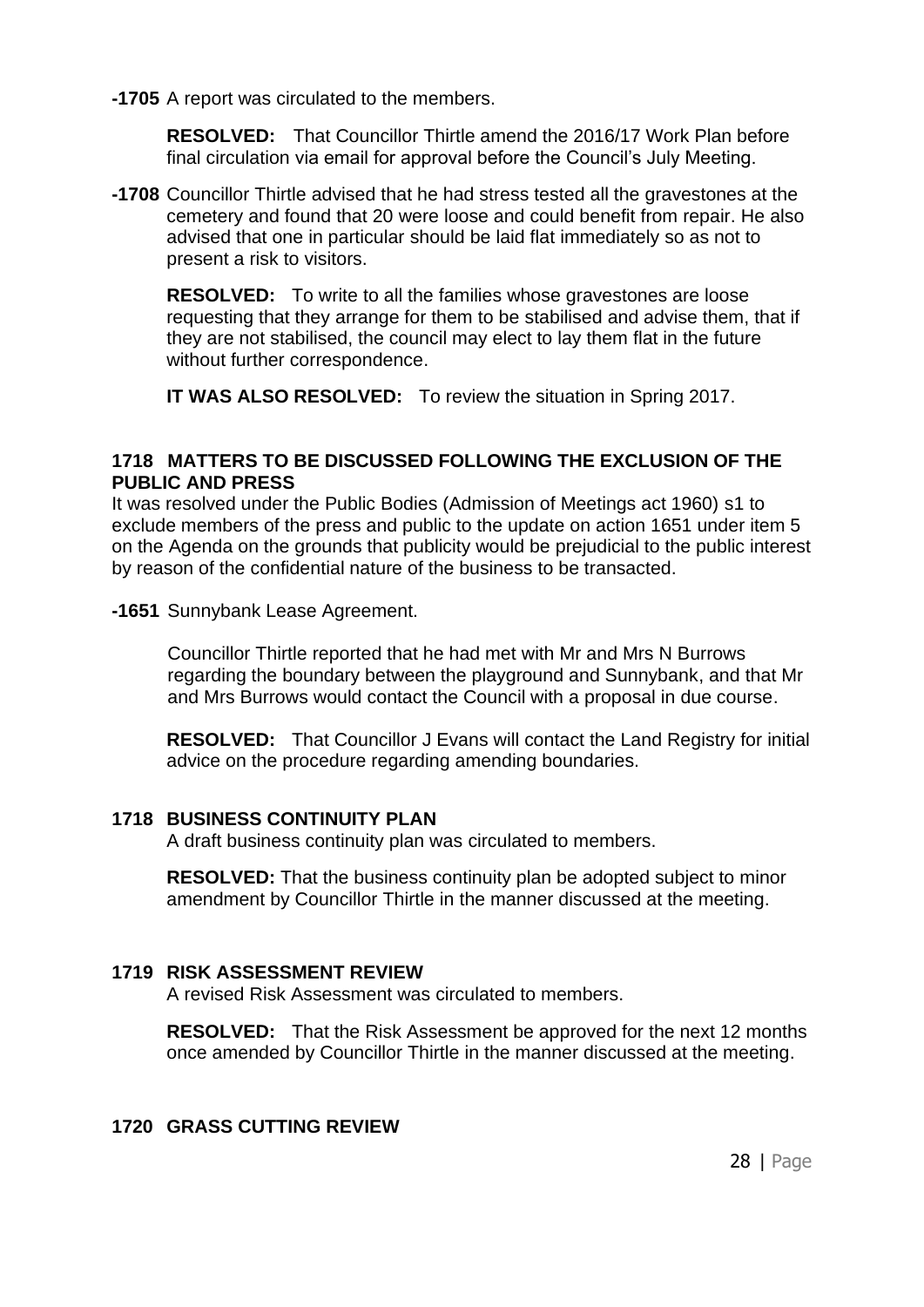Councillor J Evans reported that he had met with the Council's grass cutting contractors, TCL (North) and that he believed the issues they had had over the last couple of months which had resulted in unsatisfactory performance are now resolved.

He further stated that because of the unsatisfactory performance by the contractors, the Council would not be charged for the first 2 months of the grass cutting contract.

#### **1721 MEMORIAL PLAYING FIELD**

A report was circulated to the meeting.

**RESOLVED:** That the wording of the memorial plaque for the gate to the Memorial Playing Field be approved and ordered.

**ALSO RESOLVED:** That Councillor J Evans order the gates and grit stone posts for the Memorial Playing Field.

**IT WAS FURTHER RESOLVED:** That Councillor J Evans seek confirmation from the builders that the quotes submitted for the rebuilding of the wall in the Memorial Playing Field, include foundations.

#### **1722 PLAYGROUND INSPECTION**

It was noted that the annual playground inspection had been carried out by Playsafety Limited and that no issues with safety had been identified.

#### **1723 CEMETERY**

**IT WAS AGREED:** To defer the item on Cemetery fees until the full Council Meeting in July, prior to which Councillor Thirtle will circulate a report.

#### **1724 VILLAGE GREENS**

It was reported that not all residents had yet complied with the Village Green regulations published in January.

**IT WAS RESOLVED:** That Councillor J Evans will write to the residents concerned.

A draft licence agreement for use of the Village Green was circulated to the meeting.

**IT WAS RESOLVED:** That the licence agreement is approved subject to minor amendment by Councillor J Evans in the manner discussed at the meeting.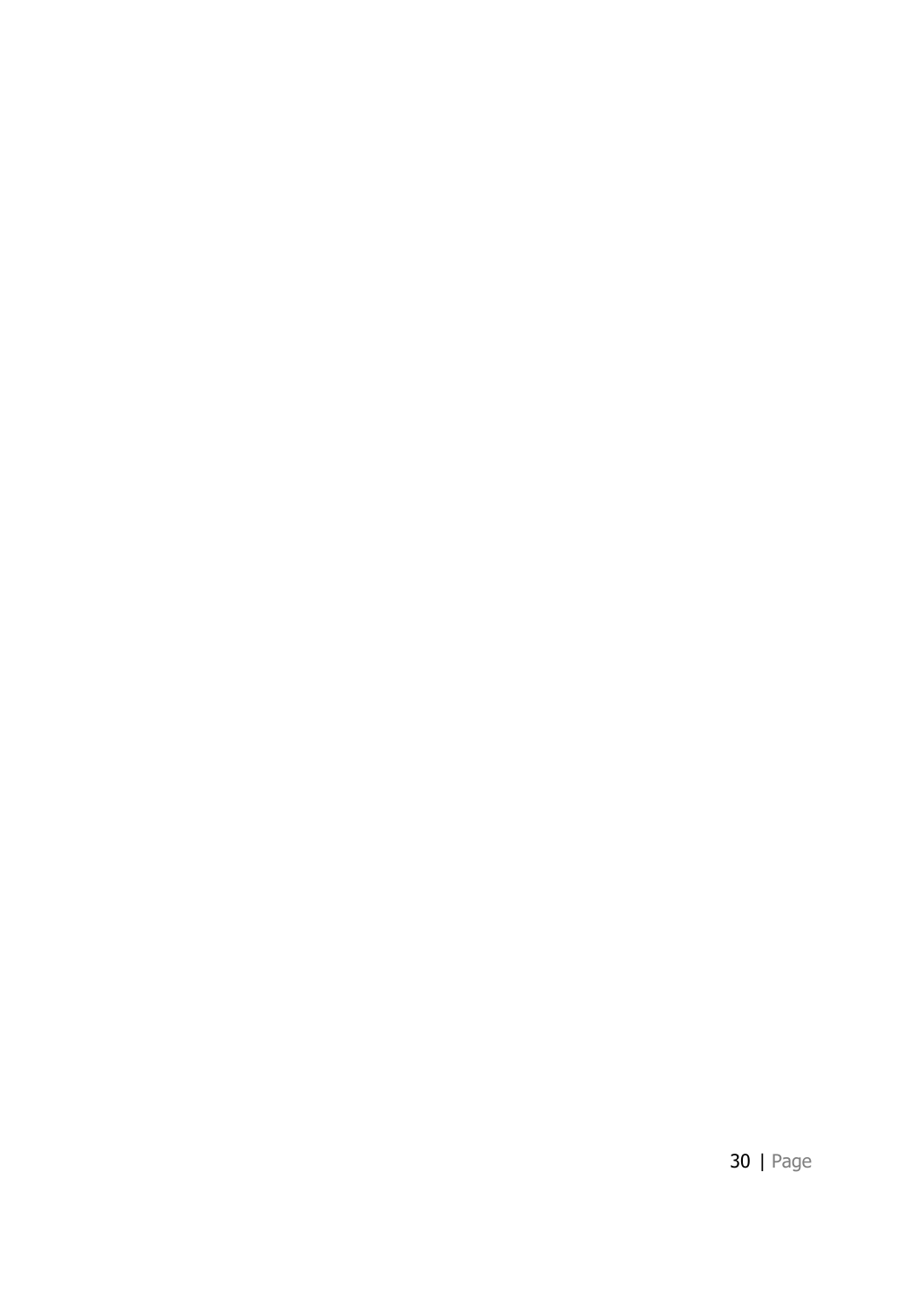# **1725 FINANCE (SCHEDULE OF ACCOUNTS ATTACHED)**

The Clerk submitted accounts for which cheques numbered 1453 to 1457 in the sum of £574.07 had been drawn.

**RESOLVED:** That the cheques be signed and the accounts to which they relate be paid.

It was reported that the Internal Auditor had requested that she be allowed to submit a copy of her Audit and Clerk's Report on the Annual Return for the year ended 31<sup>st</sup> March 2016 to Derbyshire Association of Local Councils (DALC).

**AGREED:** That the Internal Auditor's Audit and Clerk's Report can be submitted to DALC and posted on the Council's website.

# **1726 CORRESPONDENCE**

A letter from A Watkins was circulated to members.

**RESOLVED:** That the letter be referred to the working group responsible for parking and protection measures for Litton Village Green.

The chair reported that footpath discs had now been installed on the finger posts to Tideswell Dale.

There being no further business the Chair declared the meeting closed at 10.02pm.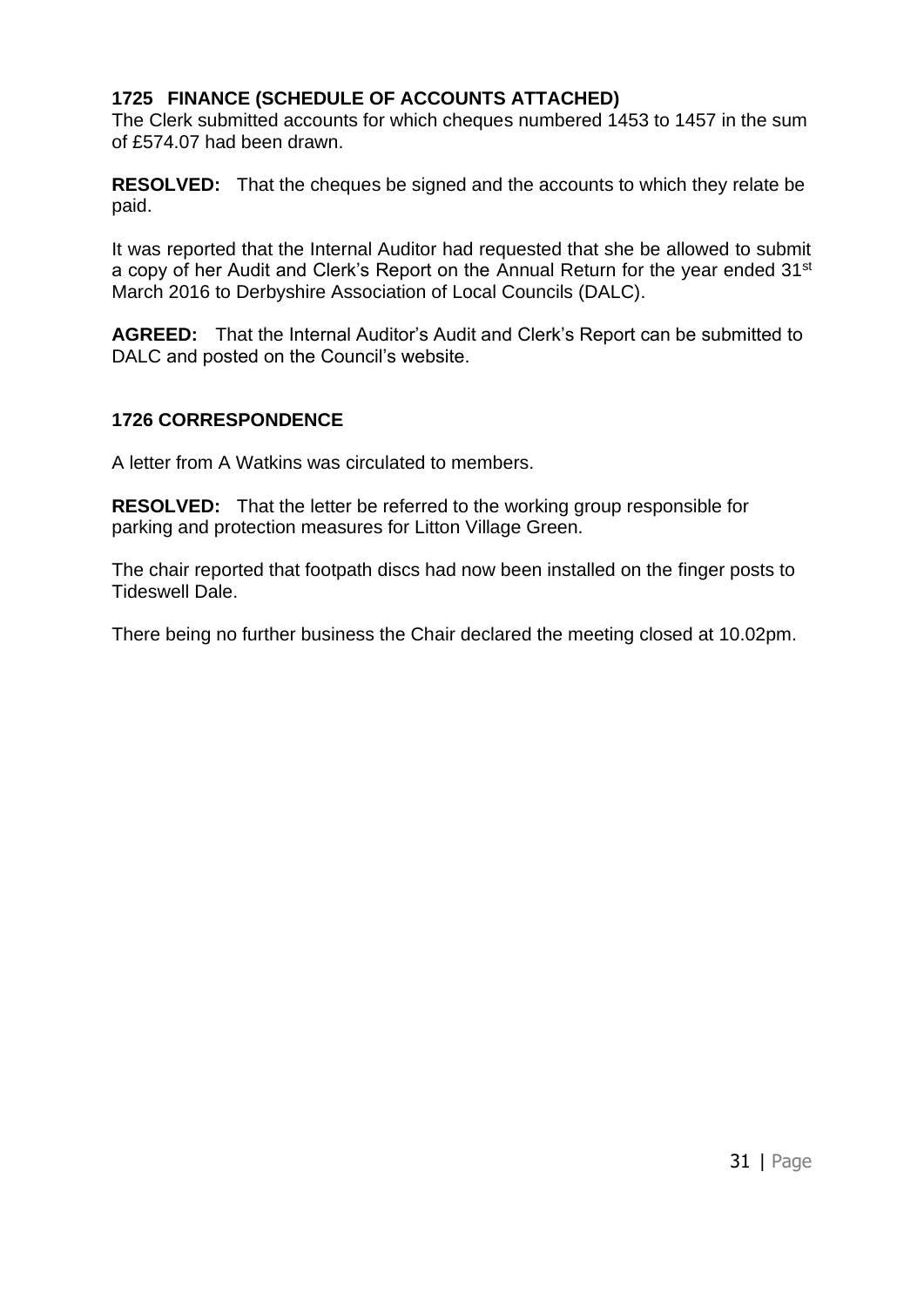Minutes of the Annual General Meeting & Monthly Meeting held on 16<sup>th</sup> May 2016 at 7.30pm at Litton Village Hall

PRESENT: Cllr C Thirtle in the Chair Cllrs A Evans, J Evans, G Rooke

APOLOGIES: Cllr S Warriner-Rowarth

IN ATTENDANCE: G Turner, Clerk

### **1700 DECLARATION OF INTERESTS**

There were no interests declared for agenda items.

#### **1701 PUBLIC PARTICIPATION**

There was one member of the public present at the meeting.

The Chair stated that PCSO Ian Phipps had informed him that there had been one call for service in the Parish over the last month, which was an abandoned call.

#### **1702 MINUTES OF THE ANNUAL GENERAL MEETING AND FULL COUNCIL MEETING HELD ON 18TH APRIL 2016**

**RESOLVED:** That the Chair be authorised to sign the minutes as being a true and correct record.

# **1703 ACTIONS FROM THE LAST MEETING**

- **-1581** It was noted that despite a further letter being sent to the owners of the war memorial, no response has been received.
- **-1632** It was noted that the Freedom of Information policy note is now published on the Council's website.
- **-1638** Councillor Thirtle reported that the maintenance work at the Garden of Remembrance has now been completed.
- **-1639** Councillor Thirtle also reported that the diseased tree in the sensory garden had now been cut down and the planting completed.

**RESOLVED:** That Councillor J Evans arrange for the 'no dogs allowed' sign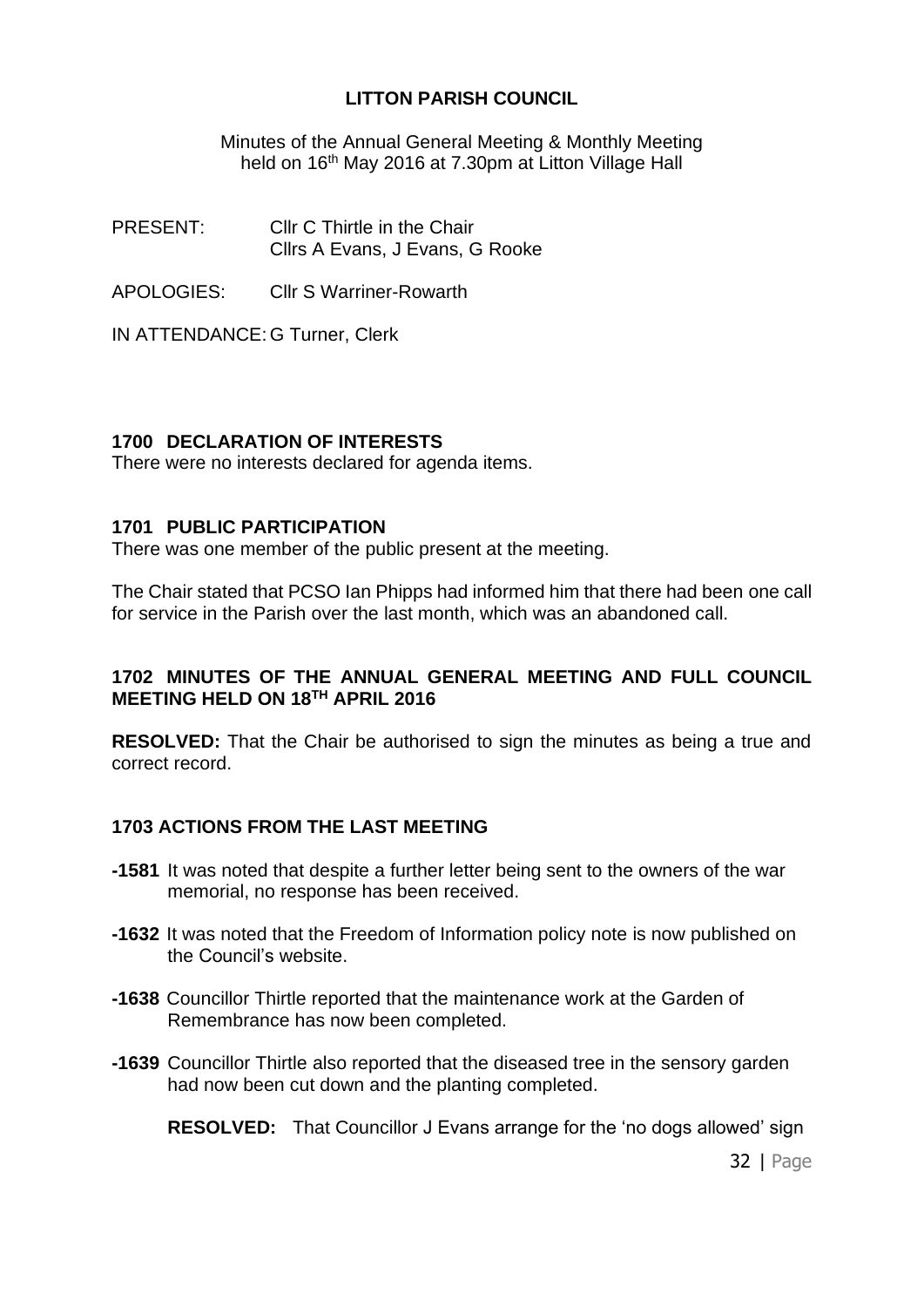to be fitted onto the gates at the playground.

**RESOLVED:** That the remaining posts surrounding the sensory garden can now be removed.

- **-1641 RESOLVED:** To place the impact of parking on Litton Village Green on the agenda in July.
- **-1666** The Clerk reported that arranging for the secure storage of Council papers was ongoing.
- **-1670** Councillor J Evans reported that the residents at the Annual Parish Meeting were supportive of the proposed posts, gates and plaques for the Memorial Playing Field.

He also stated that he had requested 3 quotes for rebuilding the Memorial Playing Field wall.

**RESOLVED:** That Councillor J Evans should progress the ordering and installation of the new gates on the Memorial Playing Field.

- **-1690** It was noted that there have been favourable comments on the 'no parking' signs on the village greens in Litton and that they appear to be achieving their aim of deterring car owners from parking irresponsibly. There is no evidence so far, that the problem of inappropriately parked cars is being moved to previously unaffected parts of the village.
- **-1695** Councillor J Evans reported that the flower tubs in Litton are rotten and although may last a while longer are beyond repair.

**RESOLVED:** That the Council will allocated circa £160 per annum for the next 4 years to enable the replacement of 2 tubs each year.

It was noted that the tubs were originally put in place to deter cars from driving over Litton Village Green.

**RESOLVED:** That during the renewal process consideration will be given to whether all 10 tubs are still required and sponsors or residents willing to adopt, maintain and plant the tubs will be sort.

### **1704 MATTERS TO BE DISCUSSED FOLLOWING THE EXCLUSION OF THE PUBLIC AND PRESS**

It was resolved under the Public Bodies (Admission of Meetings act 1960) s1 to exclude members of the press and public to the update on action 1651 under item 5 on the Agenda on the grounds that publicity would be prejudicial to the public interest by reason of the confidential nature of the business to be transacted.

**-1651** Sunnybank Lease Agreement.

A report was circulated to members, following which discussions around different boundary scenarios took place.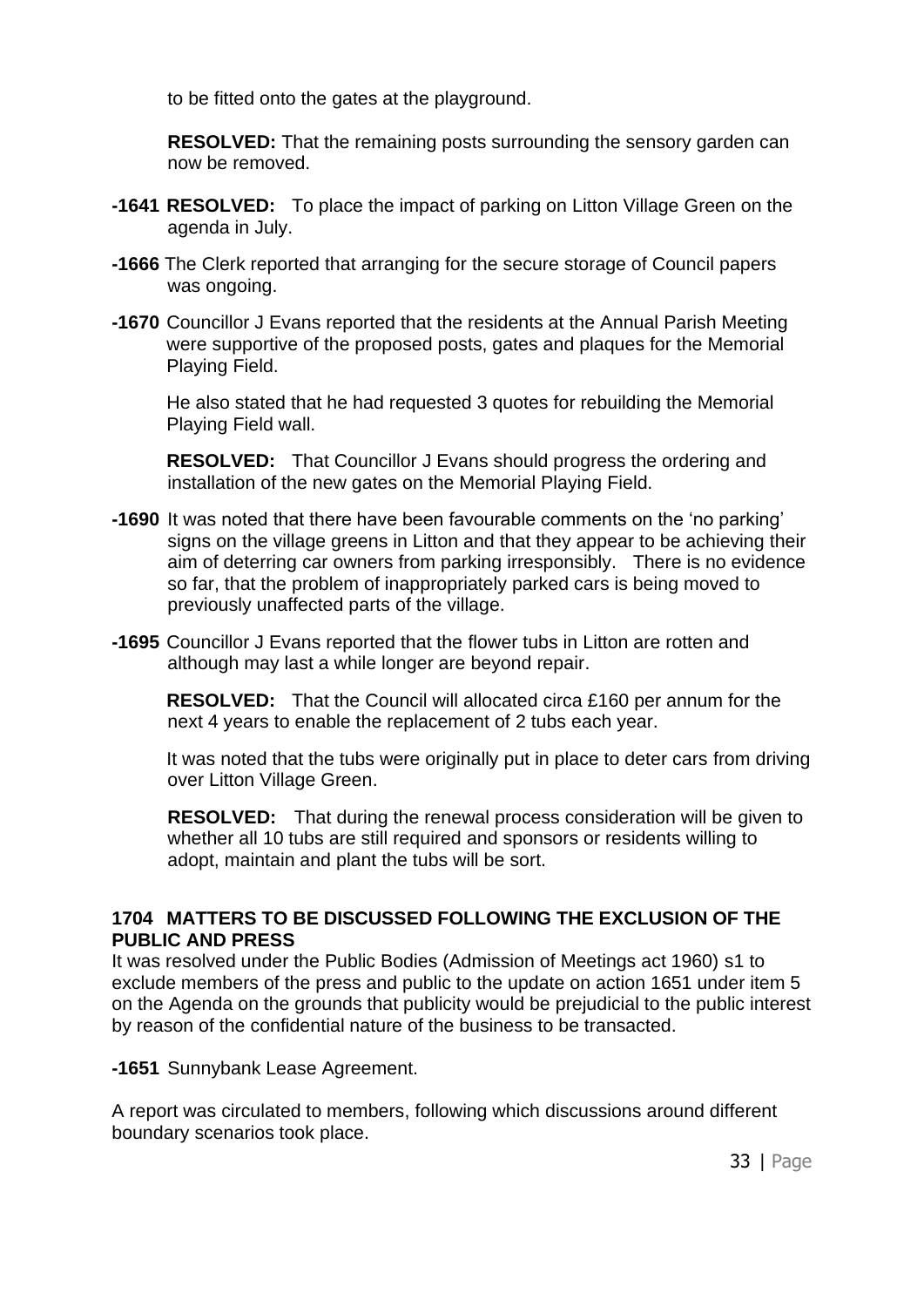**RESOLVED:** That the Clerk write to the Land Registry regarding reference YIODRJB.

**IT WAS FURTHER RESOLVED:** That Councillor Thirtle contact Mr and Mrs N Burrows with a revised discussion document.

#### **1705 COUNCILLOR VACANCIES**

It was reported that one of the two Councillor vacancies can be filled through cooption as it has been previously advertised, but that the other one needs to be advertised on Parish notice boards.

It was noted that a resident has expressed interest in one the Councillor vacancies and that another, although not wishing to be a Councillor, would be willing to work as part of a project team.

**RESOLVED:** That the Chair invites the resident interested in the Councillor vacancy to submit an application to the Council.

**RESOLVED:** That the vacancy arising from the resignation of Councillor J Butler be advertised on the Parish notice boards and notification of the vacancy be sent to the Returning Officer at DDDC.

### **1706 OUTCOMES OF THE ANNUAL PARISH MEETING AND THE WORK PLAN 2016/17**

Notes taken at the Annual Parish Meeting (APM) on 12th May were circulated to members.

**RESOLVED:** To publish the APM notes on the Council's website under latest news as well as on the minutes page.

**RESOLVED:** That Councillor Thirtle will refresh the 2015/16 work plan for 2016/17 taking account of the feedback from the APM.

#### **1707 RISK ASSESSMENT REVIEW**

**RESOLVED:** To defer this item to the June meeting.

#### **1708 FIXED ASSET REVIEW**

A revised Fixed Asset Register was circulated to members.

**RESOLVED:** That the revised Fixed Asset Register be approved and published on the website.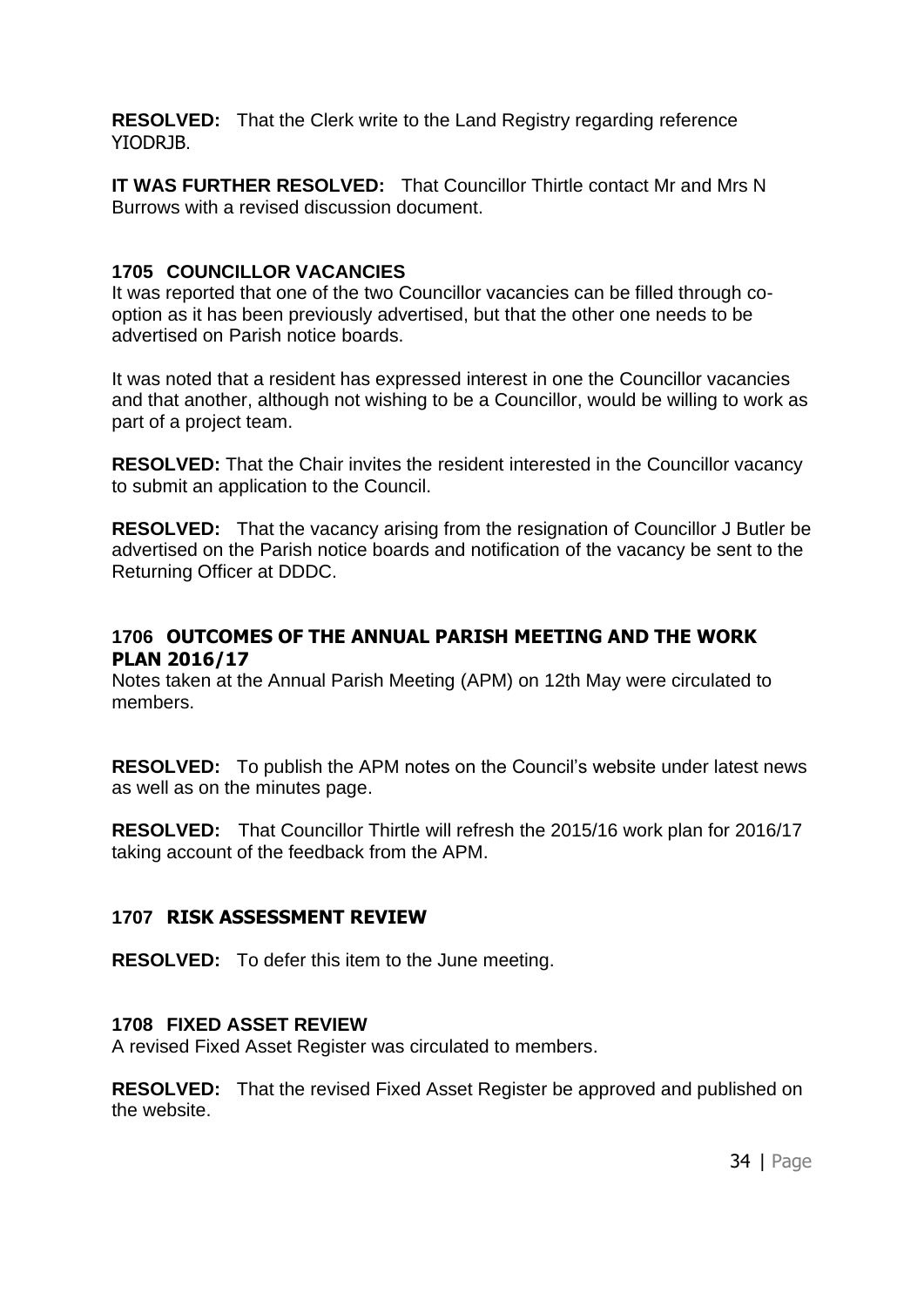# **1709 GRAVESTONES AT THE CEMETERY**

**RESOLVED:** That Councillor Thirtle will 'stress test' the headstones at Litton Cemetery to see if any are unsafe and in need of repair.

#### **1710 PLAYGROUND**

It was noted that Mr Galsworthy from DDDC has requested a meeting with Councillors.

**RESOLVED:** That Councillors Thirtle, Rooke and J Evans forward their availability over the next couple of weeks to the Clerk in order that the requested meeting can be arranged.

# **1711 REVIEW OF PERFORMANCE OF GRASS CUTTING CONTRACT**

Councillor A Evans reported that although the grass cutting contract was encountering some initial teething problems, she felt that the workers were very good and once the problems with the inadequate equipment was resolved they would be able to deliver the contract to a high standard.

**RESOLVED:** That Councillor A Evans will request a meeting with the management of TCL (North).

**RESOLVED:** That the Clerk invite TCL (North) to the Council's June meeting, when a 3 month progress report on the contract will be taken by the Council.

# **1712 FINANCE (SCHEDULE OF ACCOUNTS ATTACHED)**

The Clerk submitted accounts for which cheques numbered 1446 to 1452 in the sum of £1,391.31 had been drawn.

It was noted that the Council's precept for 2016/17 of £7,641 had been received.

**RESOLVED:** That the cheque be signed and the account to which it related be paid.

The Annual Return for the year ended 31<sup>st</sup> March 2016 was circulated together with the Independent Internal Auditors report for year ending 31<sup>st</sup> March 2016.

**RESOLVED:** That the 2015/16 Annual Return is approved and be submitted to Grant Thornton at the appropriate date.

Councillor Thirtle reported that he had purchased an incinerator for burning the green waste at the Cemetery.

**RESOLVED:** That the Council reimburse Councillor Thirtle the £28.98 paid for the incinerator.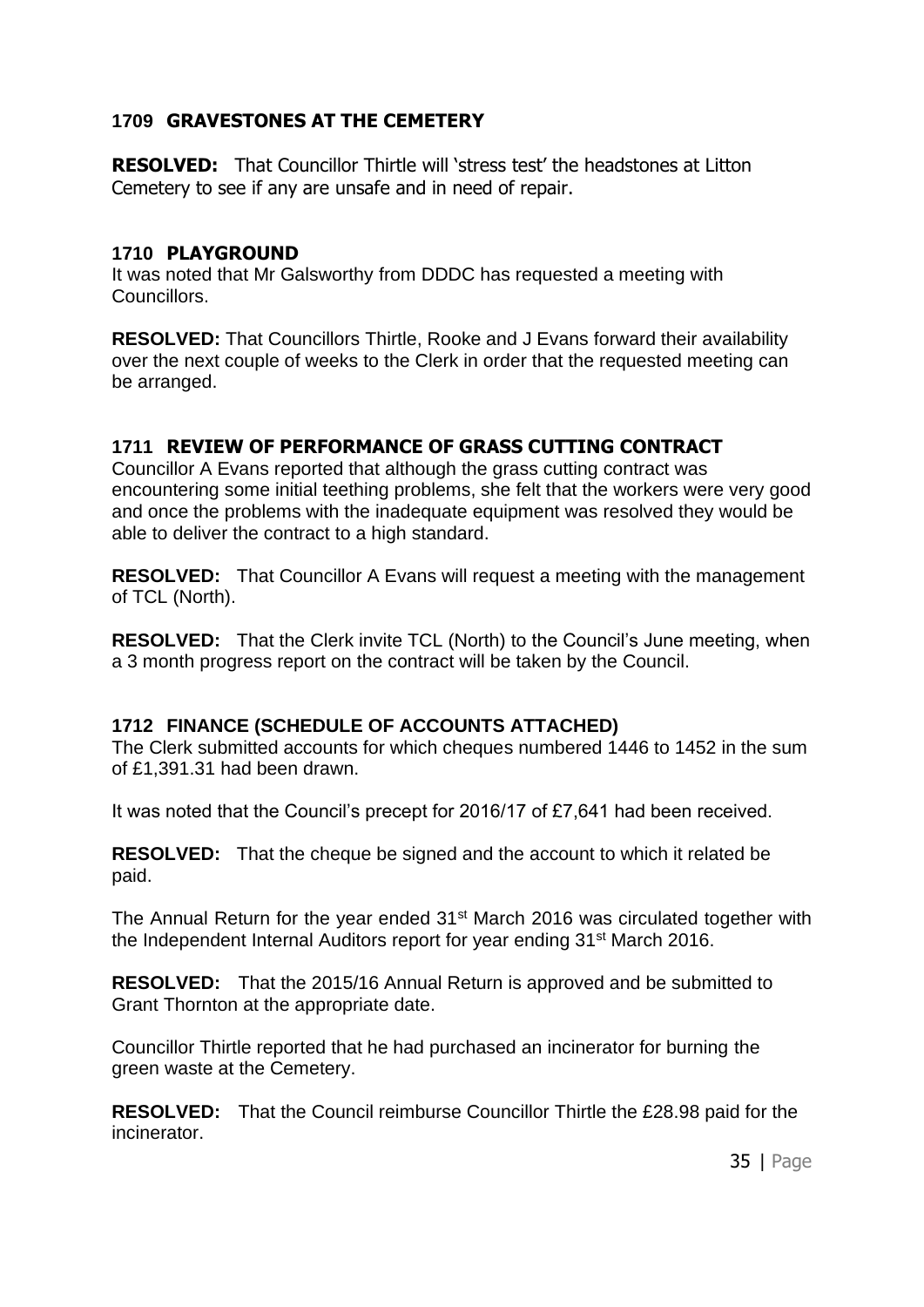# **1713 CORRESPONDENCE**

An email from Wardlow's Community Speed Watch group was circulated to members.

**RESOLVED:** That the Chair draft a response for circulation to Councillors via email.

An email received from an overseas PhD student requesting to meet with a Councillor to discuss planning and environment issues in the Peak District National Park was circulated to members.

**RESOLVED:** That Councillor J Evans will contact the student to arrange a meeting.

Councillor Thirtle informed the meeting that PCSO Phipps had enquired whether there were any 'Open Garden' type events happening in the Parish.

**RESOLVED:** That Councillors were unaware of any organised even taking place, however in the past one or two residents had opened their gardens on an informal basis and this could be the case again this year.

A letter from Mr M Otter relating to Stone Pit Quarry, Cressbrook as circulated to members.

**RESOLVED:** That the Clerk write to Mr Otter thanking him for his letter.

The Chair informed members that an invitation to participate in the Rights of Way Minor Maintenance Agreement 2016/17 scheme had been received from DCC.

**RESOLVED:** That the Council did not have capacity to take part in the scheme this financial year, but would request to be considered again for the scheme 2017/18.

There being no further business the Chair declared the meeting closed at 11.10pm.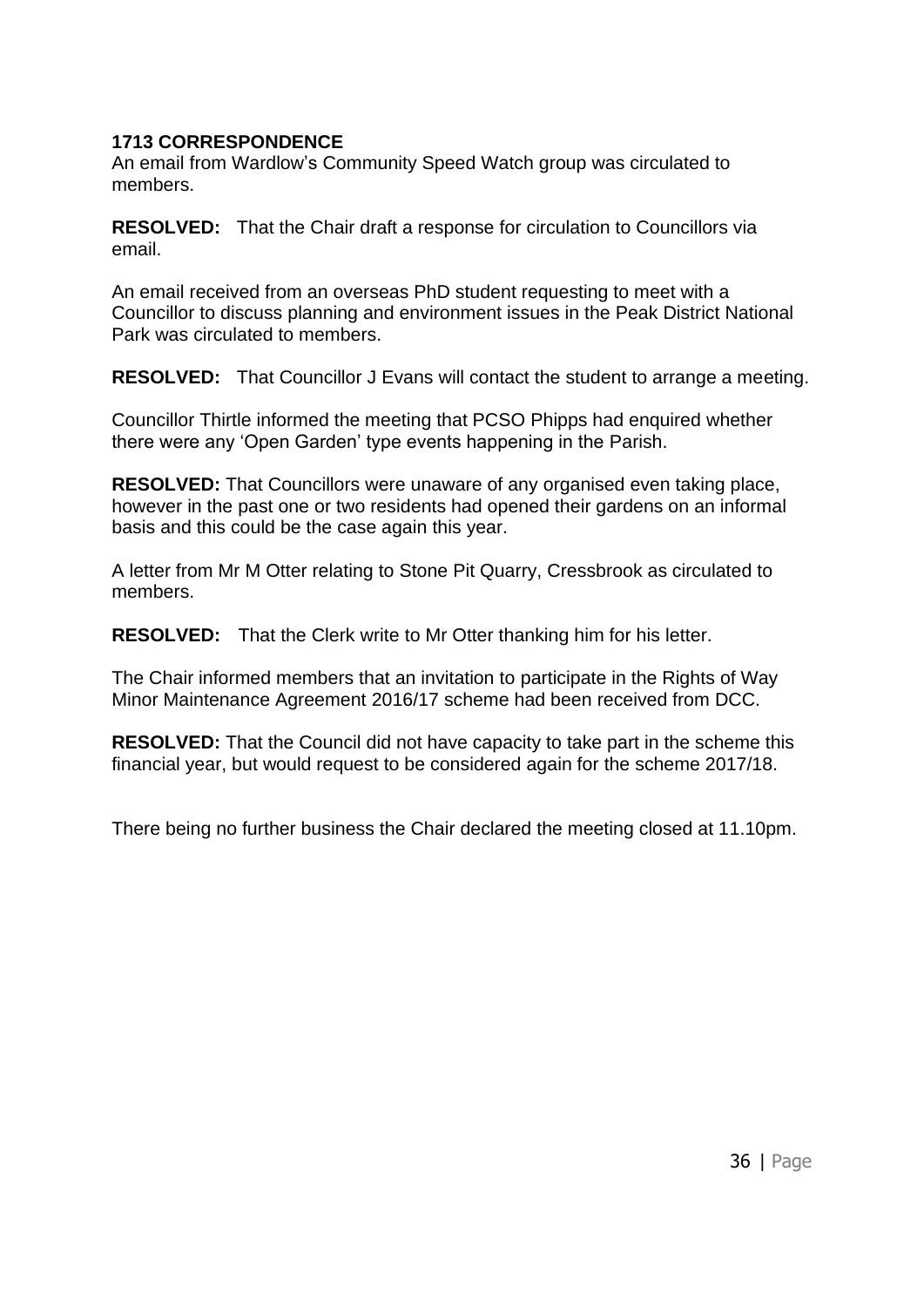### Minutes of the Annual General Meeting & Monthly Meeting held on 18<sup>th</sup> April at 7.30pm at Litton Village Hall

PRESENT: Cllr C Thirtle in the Chair Cllrs J Butler, A Evans, J Evans, S Warriner-Rowarth

APOLOGIES: Cllr G Rooke

IN ATTENDANCE: G Turner, Clerk

#### **1687 ELECTION OF CHAIR**

At the start of the meeting Councillor J Butler announced that he intends to stand down as a Councillor after the Annual Parish Meeting and it would, therefore, not be appropriate for him to be nominated for Chair. He also informed the Council that he is seeking a representative in Cressbrook for consideration of co option by the Council.

The Council thanked Councillor Butler for his engagement during his years with the Council.

The first item of business then transacted was the election of Chair. Councillor J Evans proposed, and Councillor A Evans seconded, that Councillor C Thirtle be elected as Chair.

There being no further nominations it was therefore

**RESOLVED:** That Councillor C Thirtle be elected as Chair of the Parish Council for the period to the next Annual General Meeting of the Council.

Councillor Thirtle took the Chair.

# **1688 ELECTION OF VICE CHAIR**

Councillor S Warriner-Rowarth proposed, and Councillor A Evans seconded, that Councillor J Evans be elected as Vice Chair.

There being no further nominations it was therefore

**RESOLVED:** That Councillor J Evans be elected Vice Chair of the Parish Council for the period to the next Annual General Meeting of the Council.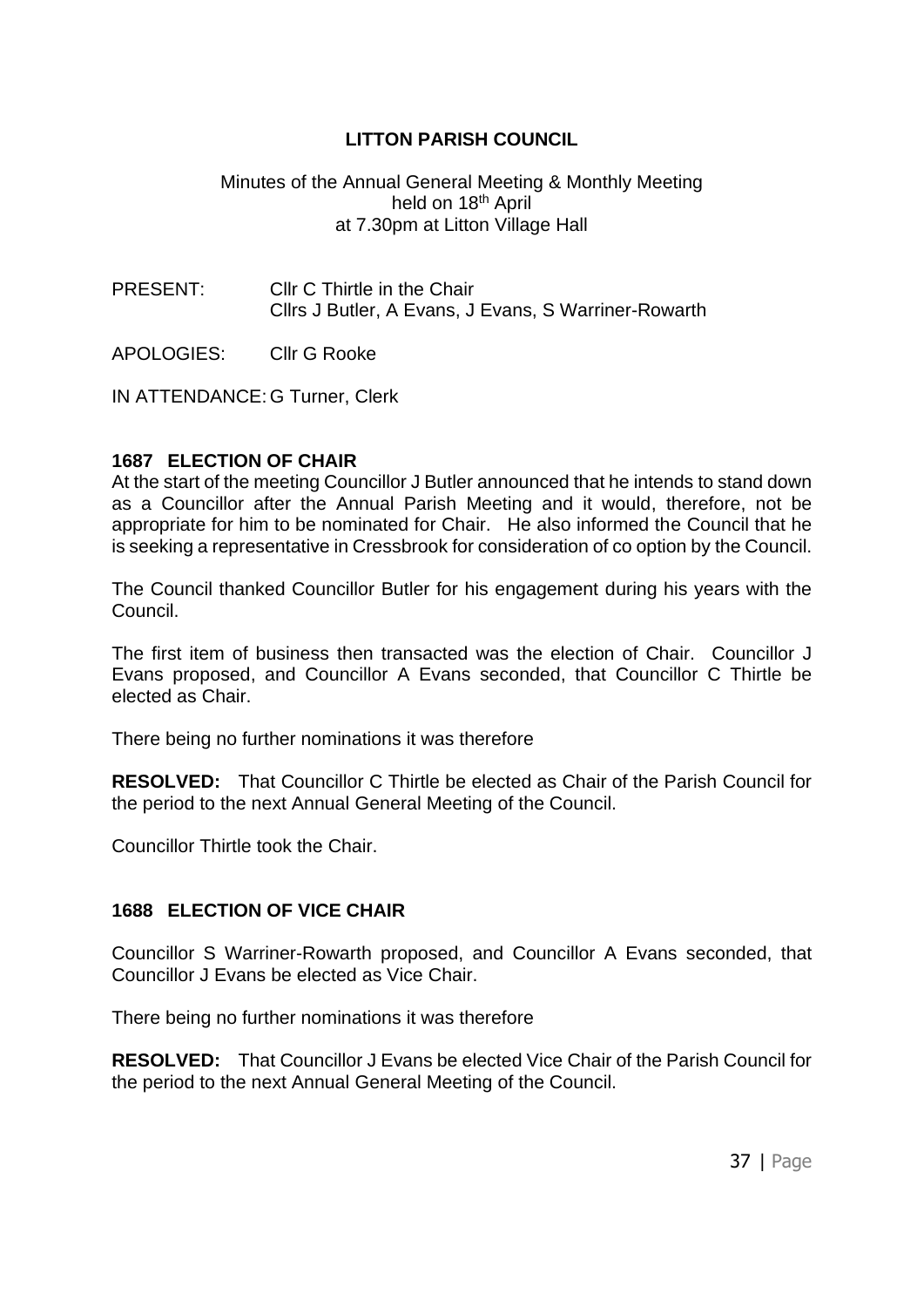### **1689 DECLARATION OF INTERESTS**

There were no interests declared for agenda items.

#### **1690 PUBLIC PARTICIPATION**

There were four members of the public present at the meeting.

The Chair stated that PCSO Ian Phipps had informed him that there had been no calls for service in the Parish over the last 2 months but, acting on information received regarding a possible campout/rave on Friday 8<sup>th</sup> April, the Police had responded and intercepted several groups of young adults as they arrived at Tideswell Dale car park.

Once the police were reasonably confident that the 'event' at the quarry had been suitable diminished they conducted patrols to Litton Mill (to make sure no groups of people had headed that way along the footpath) and Tideswell where they encouraged the groups of young adults to find their way home as soon as possible. The majority of the young adults spoken to by the Police that night where not from the local area, but from Matlock/Buxton etc.

Mr & Mrs Wills from Candlelight Cottage stated that they were attending the meeting to discuss the erection by the Council of 'no parking' notices in front of their property. They also stated they were also speaking at the meeting on behalf of their neighbours. Mr Ward outlined his concerns regarding the lack of consultation and a sense that the Council was discriminating in favour of some residents at the expense of others.

The Chair explained that the issue of parking in Litton had been first brought to the attention of the Council, by residents, at the 2013 Annual Parish Meeting and the task of finding and trialling potential solutions to the problem was detailed in the Council's work programme that is available on-line. Residents can similarly access Council meeting agendas which are published to allow people to engage on any of the issues being discussed. The Chair went on to outline the Council's thought processes over the preceding months prior to the current parking solution being trialled.

Mr and Mrs Wills accepted that people had a right to be able to access their driveways but pointed out that the Parish Council has no authority to stop cars parking on the road outside Candlelight Cottage. Mrs Wills suggested that the signs simply needed to be a reminder to people to park considerately. The Chair noted that all parties were generally in agreement, therefore, that signs were an appropriate option to achieve the desired effect of encouraging considerate parking, but that the main points of contention were the wording of the sign, and its location and the location of the associated boundary posts.

Mr Ward stated that it is impossible for him to gain vehicular access to his driveway when there is a line of parked cars on the highway opposite his driveway.

Councillor Thirtle asserted that the Council, in its deliberations, had concluded that it was reasonable for Mr & Mrs Ward to be able to have unhindered vehicular access to their driveway and that this outweighed any expectation that someone reliant on using on-street parking might have regarding being able to park directly outside their house.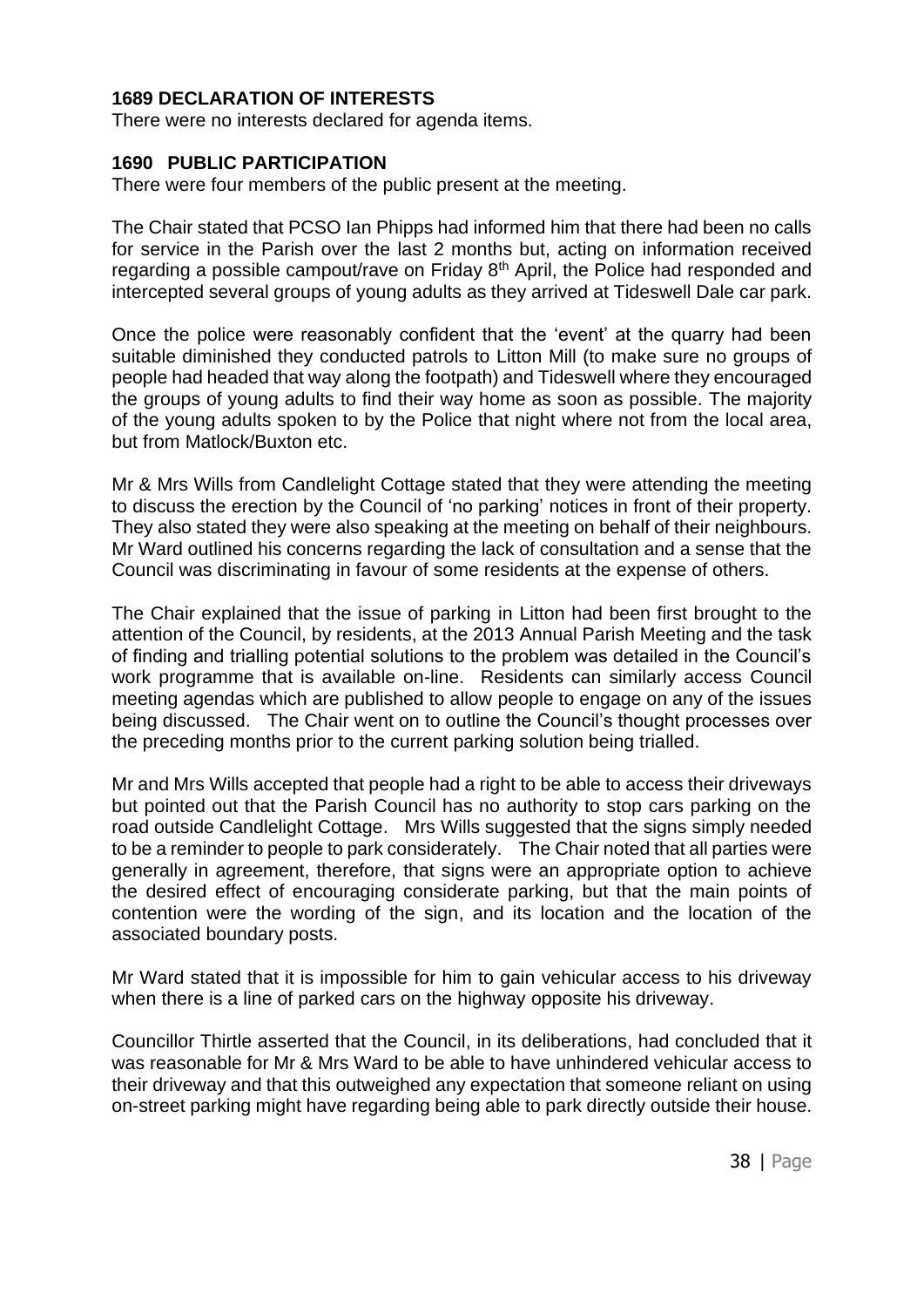Mrs Wills informed the meeting that they had contacted the Police Safer Neighbourhood Team after being told by others that threats had been made, allegedly by Litton residents, to 'slash their tyres'.

Councillor A Evans expressed her incredulity that a Litton resident would make such a threat, and the Chair made it clear that such action could never be justified or condoned.

**RESOLVED:** That Mr & Mrs Wills and Mr & Mrs Ward work together to determine where the sign and posts might be better positioned to still allow Mr & Mrs Ward to be able to gain vehicular access to their driveway whilst minimising any loss of on-street parking space.

**IT WAS PROPOSED:** That the Council needs to consider the wording and positioning of the signs and the views of residents could be sought at the Annual Parish Meeting (APM).

**IT WAS ALSO RESOLVED:** That the trial run for 3 months from the APM and that the Council will take comments through the Clerk, Councillors and suggestion box situated in the village shop.

**IT WAS FURTHER RESOLVED:** That Councillor Thirtle will draft letters to Mr & Mrs Wills, and Mr and Mrs Ward, for circulation to Councillors via email.

### **1691 MINUTES OF THE FULL COUNCIL MEETING HELD ON 21 ST MARCH 2016.**

**RESOLVED:** That the Chair be authorised to sign the minutes as being a true and correct record.

#### **1692 ACTIONS FROM THE LAST MEETING**

- **-1581 RESOLVED:** To send a further letter to the current owners of the land requesting a response to the Council's letter of 7<sup>th</sup> March.
- **-1632** Councillor Thirtle reported that the Freedom of Information policy note was now ready for posting on the website.

**-1638** Councillor Thirtle reported that the slate for the Garden of Remembrance had &1682 now been ordered and would be delivered on Monday 25<sup>th</sup> April.

Councillor Warriner-Rowarth reported that the roses are due to arrive this month and that a list of the remainder of the plants for both the Garden of Remembrance and the sensory garden at the playground was close to completion.

**-1639 RESOLVED:** That Councillor Rooke arrange the purchase of an A3 'no dogs allowed in the playground' sign at a cost of £28 +VAT.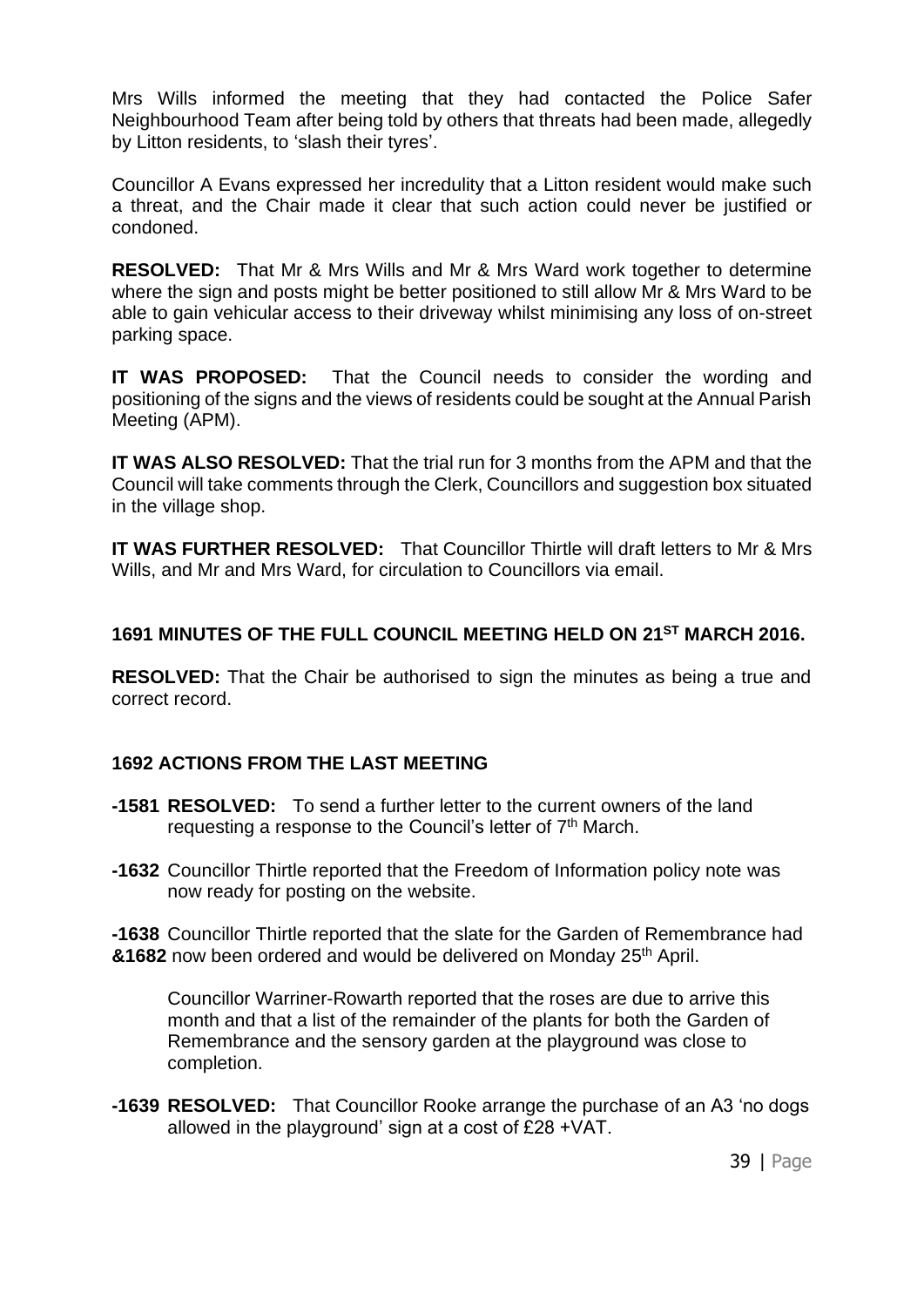**RESOLVED:** That Councillor Thirtle arrange for the diseased tree in the sensory garden to be removed.

**RESOLVED:** That the Clerk look at alternative firms to carry out this year's safety inspection on the playground equipment.

**-1641** It was stated that Matthew Willis had reported to Councillor Rooke that parking on the main road close to the entrance on both sides to the lane leading to his property and six other properties results in very poor visibility and that an accident might occur.

**RESOLVED:** That as the issue is one of road safety, it is not a Parish Council matter and Mr Willis should report the issue to the Highways Agency.

- **-1666 RESOLVED:** That the Clerk look into the secure storage of Council papers with the Derbyshire Records Office.
- **-1670** A discussion took place on what form the memorial to Miss Penfold for bequeathing the playing field to the residents of Litton should take, the replacement gates and the width of the access required.

**IT WAS DECIDED:** That a working Heritage Lottery Fund & Playing Field working group should be formed, comprising of Mike Renger, Councillor Warriner-Rowarth and Councillor J Evans.

**AND THAT:** The working group develop a storyboard with proposals for the memorial for presentation at the Annual Parish Meeting.

#### **1693 ANNUAL PARISH MEETING**

A draft flyer for the Annual Parish Meeting on Thursday  $12<sup>th</sup>$  May was circulated to the meeting.

**RESOLVED:** That the flyer be approved, subject to minor amendment by Councillor Thirtle and then distributed to all households in the Parish.

# **1694 HANDY PERSON'S QUARTERLY REPORT**

A report by the Handy Person was circulated to Councillors.

It was reported that one of the headstones at the cemetery was loose and in need of quite urgent attention.

The Handy Person stated that she intends to attend to the moss growth on the path at the cemetery during July and it will be necessary to close the cemetery for a short period whilst she carries out the work.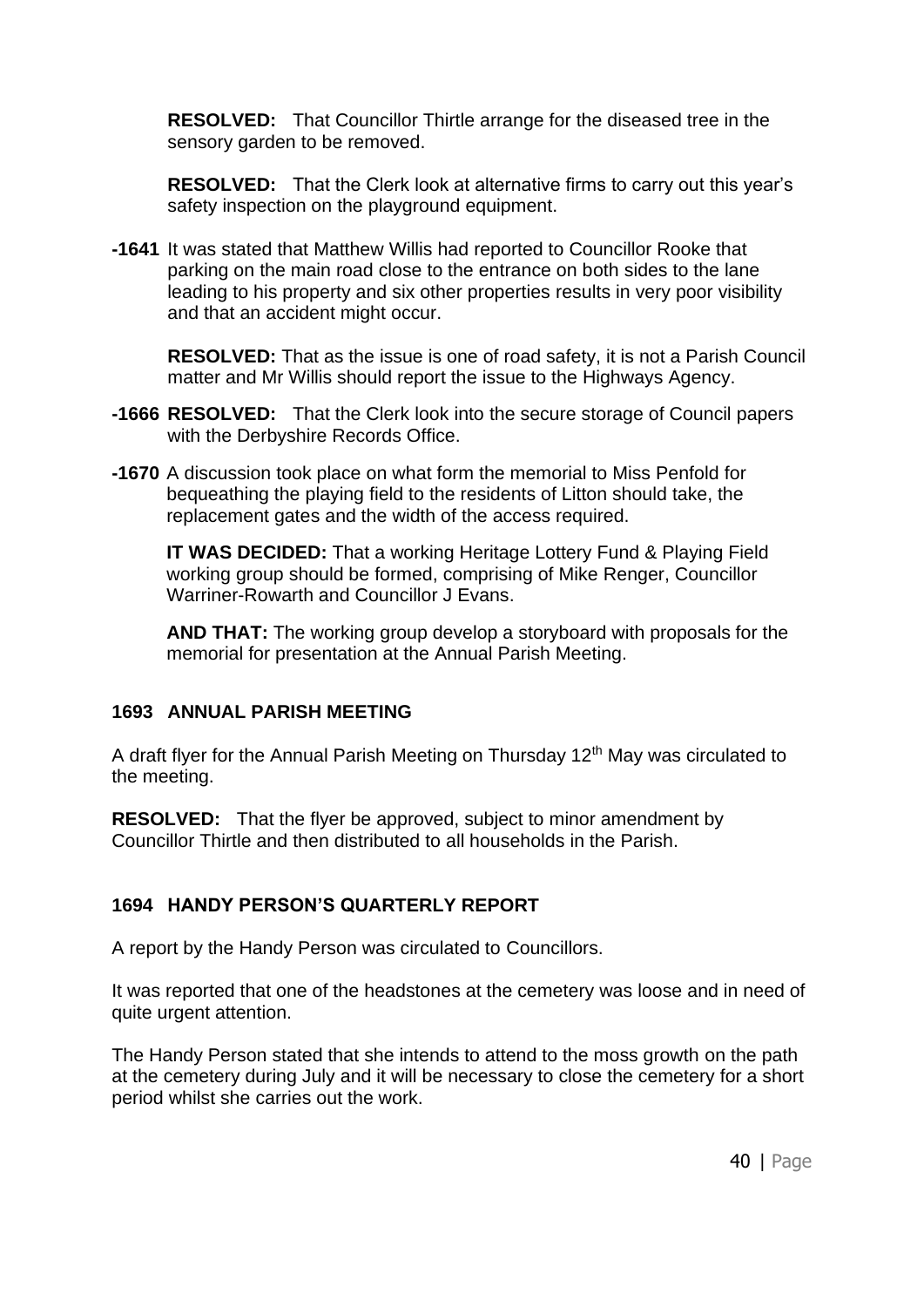Councillor A Evans stated that she will paint and refurbish the 2 benches by the well on Cressbrook Green.

Confirmation was given that all volunteers working on behalf of the Parish Council would be covered by its insurance.

**RESOLVED:** That the Handy Person will remove the remaining stakes in the sensory garden and edge the grass rather than replacing the stakes as previously minuted.

**RESOLVED:** That Councillor Thirtle will look into purchasing a first aid kit to be carried by the Handy Person when working with volunteers.

**RESOLVED:** That the Clerk will contact the owners of the loose gravestone in Litton Cemetery and request that it is repaired as a matter of urgency.

### **1695 LITTON TUBS**

Councillor A Evans informed the meeting that the 2 new flower tubs for Litton had arrived and that two residents had agreed to adopt them.

It was also reported that Mr Lownds had agreed to plant the remaining 10 tubs, with summer flowers for a one-off contract of £300. It was hoped that residents would also be willing to adopt these tubs next year.

# **1696 COMMUNITY SPEED WATCH CAMERA**

Councillor Thirtle gave a verbal report to the meeting.

**RESOLVED:** That although Litton Parish Council supports the concept of a speed watch camera, due to the complexities of its maintenance and management, it does not feel that this particular scheme is the correct approach to deter cars from speeding through the village.

# **1697 PLANNING APPLICATIONS**

None

# **1698 FINANCE (SCHEDULE OF ACCOUNTS ATTACHED)**

The Clerk submitted accounts for which cheques numbered 1441 to 1445 in the sum of £588.97 had been drawn.

**RESOLVED:** That the cheque be signed and the account to which it related be paid.